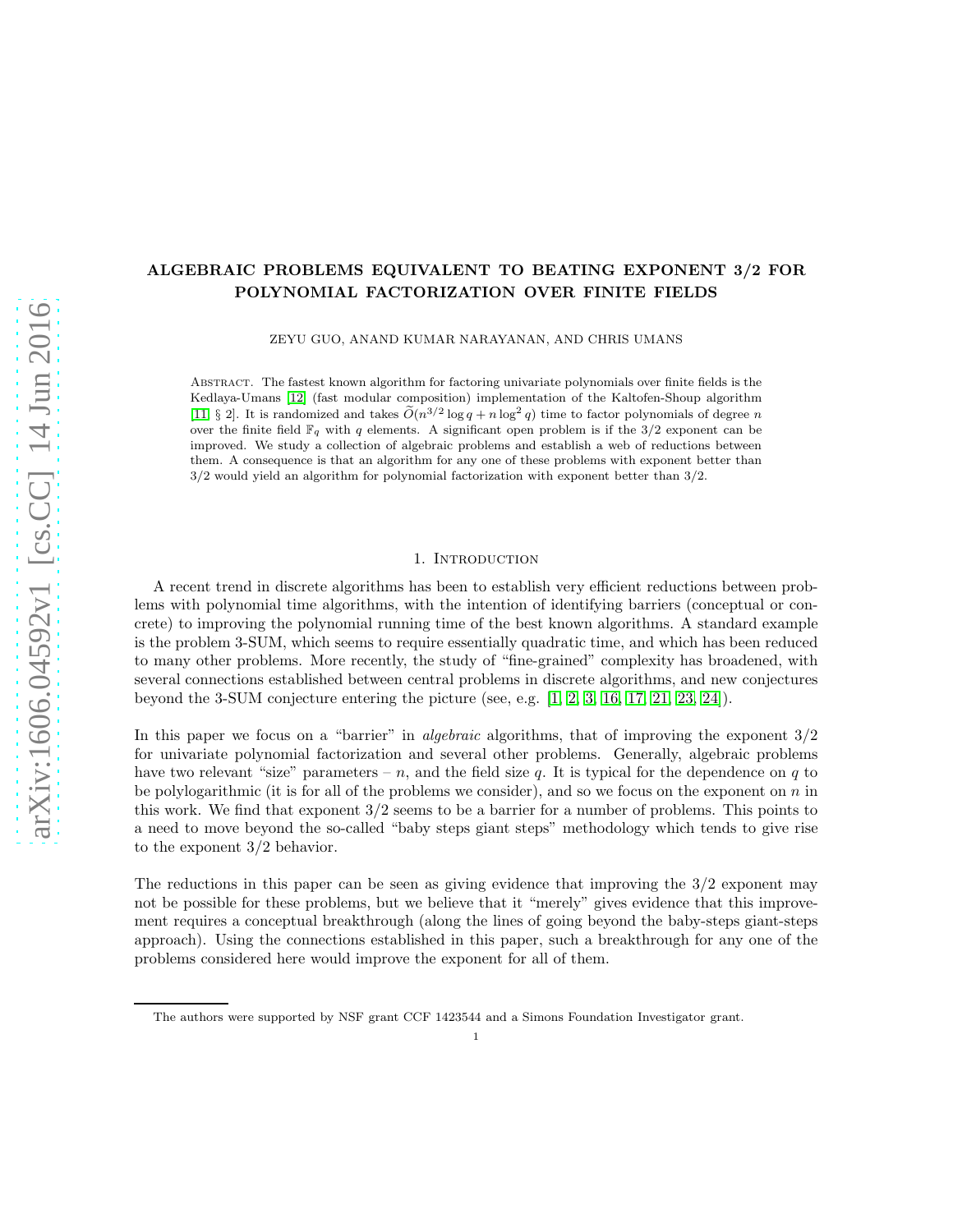In the discussion below, we use  $\tilde{O}$  to suppress  $n^{o(1)}$  terms and  $\log^{o(1)} q$  terms, in order to highlight the exponent on  $n$  that is our main object of study. We also use the phrase "nearly linear time" reduction" to mean a reduction that runs in time  $O(n \log q)$ , and the phrase "3/2 exponent reducible" to mean the weaker connection that shows that beating exponent 3/2 for one problem implies beating exponent 3/2 for the other.

1.1. Algebraic problems with 3/2 exponent algorithms. We investigate the complexity of factoring a univariate polynomial over a finite field into its irreducible factors. The problem formally stated is,

• FACTOR: *Given a monic square free*  $f(x) \in \mathbb{F}_q[x]$  *of degree n, write*  $f(x)$  *as a product of its monic irreducible factors.*

The square free assumption is without loss of generality [\[13,](#page-15-7) [25\]](#page-15-8). FACTOR can be solved in randomized polynomial time [\[4\]](#page-14-3) and there is an extensive line of research [\[5,](#page-14-4) [11,](#page-15-1) [20\]](#page-15-9) leading to a randomized algorithm [\[12\]](#page-15-0) with exponent 3/2. Surprisingly, even determining the *degree* of a single irreducible factor rapidly would be sufficient to improve the exponent of this algorithm. We formulate this problem as

• FACTOR DEGREE: *Given a monic square free*  $f(x) \in \mathbb{F}_q[x]$ *, find the degree of an irreducible factor of*  $f(x)$ *.* 

and prove in  $\S 2$  $\S 2$  that FACTOR is  $3/2$ -exponent reducible to FACTOR DEGREE. That is, an algorithm for FACTOR DEGREE with exponent less than  $3/2$  yields one for FACTOR. Observe that FACTOR DEGREE merely seeks one, not necessarily all, irreducible factor degrees. We next investigate two linear algebraic problems, both we will demonstrate to be nearly linear time reducible to FACTOR.

- FROBENIUS MIN-POLY: *Given a monic square free*  $f(x) \in \mathbb{F}_q[x]$ *, compute the minimal polynomial of the Frobenius endomorphism on*  $\mathbb{F}_q[x]/(f(x))$  *which takes*  $a(x) \mod f(x)$  *to*  $a(x)^q$ mod  $f(x)$ .
- CARLITZ CHAR-POLY: *Given a monic square free*  $f(x) \in \mathbb{F}_q[x]$ *, compute the characteristic polynomial of the Carlitz endomorphism on*  $\mathbb{F}_q[x]/(f(x))$  *which takes*  $a(x)$  mod  $f(x)$  *to*  $xa(x) + a(x)^q \mod f(x)$ .

In § [4,](#page-11-0) we prove that FACTOR DEGREE is nearly linear time reducible to CARLITZ CHAR-POLY, under certain restrictions on the characteristic of  $\mathbb{F}_q$ . These restrictions were removed in [\[14\]](#page-15-10) by passing from Carlitz to Drinfeld modules. In  $\S$  [3,](#page-3-0) through a novel recursive argument, we prove that FACTOR is 3/2-exponent reducible to Frobenius Min-Poly.

FROBENIUS MIN-POLY was known [\[11,](#page-15-1) [10\]](#page-15-11) to be nearly linear time reducible to

• AUTOMORPHISM PROJECTION: *Given a monic square free*  $f(x) \in \mathbb{F}_q[x]$ ,  $\alpha \in \mathbb{F}_q[x]/(f(x))$ *and an*  $\mathbb{F}_q$ -linear map  $u : \mathbb{F}_q[x]/(f(x)) \longrightarrow \mathbb{F}_q$ , compute  $u(\alpha^{q^i}), \forall i \in \{1, 2, \ldots, \deg(f)\}.$ 

Thus, as a consequence of the reduction in  $\S 3$ , we conclude that FACTOR is  $3/2$ -exponent reducible to AUTOMORPHISM PROJECTION. This should be contrasted with the connection established in [\[11,](#page-15-1) [10\]](#page-15-11). They show that Factor is nearly linear time reducible to Automorphism Projection *assuming an*  $\mathbb{F}_q$ -linear straight line program algorithm for AUTOMORPHISM PROJECTION. This assumption allows them to use the "transpose" problem AUTOMORPHISM EVALUATION. Our reduction to AUTOMOR-PHISM PROJECTION is novel, direct, and holds without any assumptions.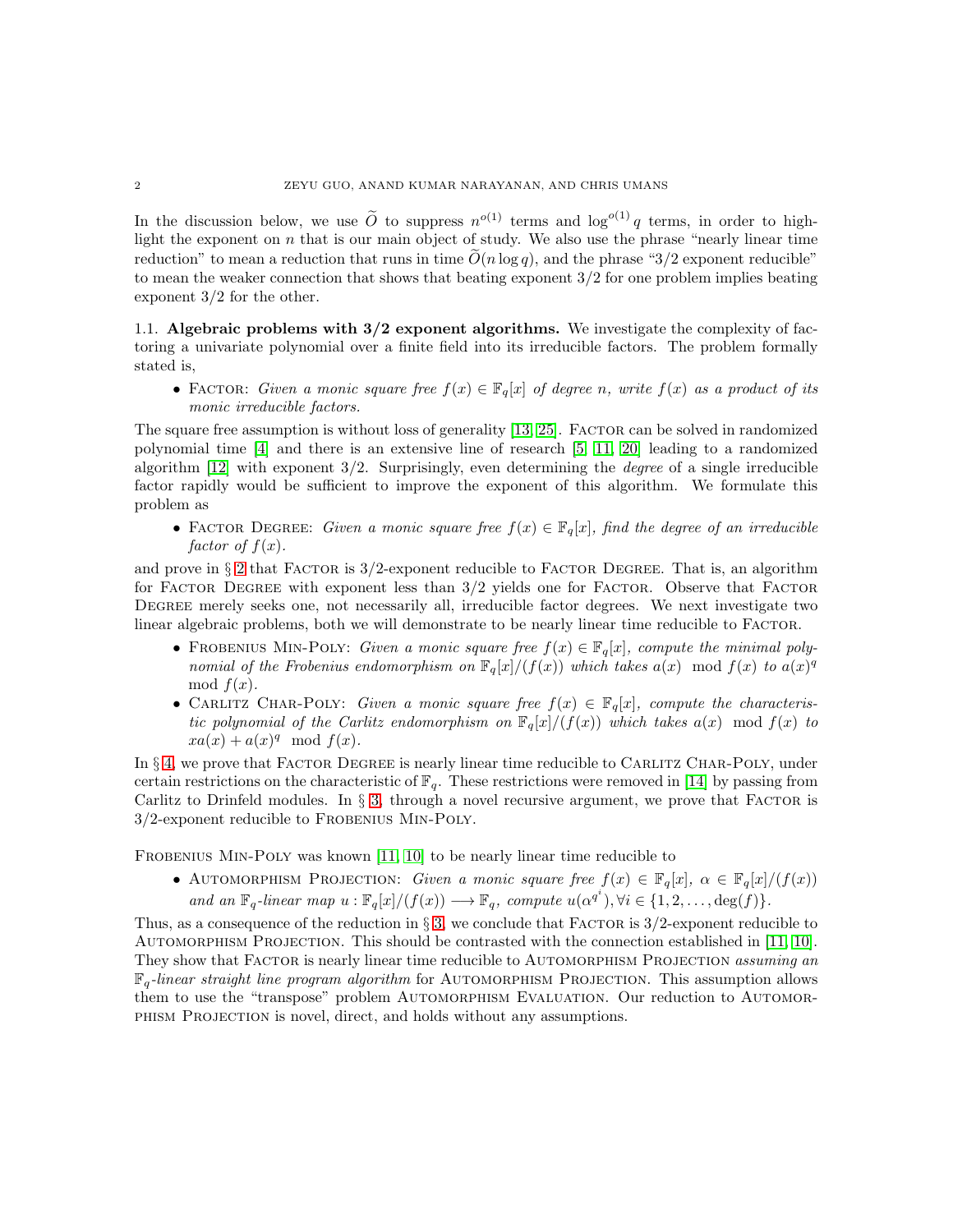The final two problems pertain to zero testing Moore and Vandermonde determinants.

- MOORE-DET: *Given a monic square free*  $f(x) \in \mathbb{F}_q[x]$  *and a positive integer m, decide if the* determinant of the m by m square matrix with entries  $m_{ij} := x^{jq^i} \mod f(x)$  is zero.
- VANDERMONDE-DET: *Given a monic square free*  $f(x) \in \mathbb{F}_q[x]$  *and a positive integer*  $b \leq$  $\sqrt{\deg(f)}$ , decide if the determinant of the Vandermonde matrix with first row

$$
(x^{q^i} \mod f(x), i = 0, 1, 2, \ldots, b-1, b, 2b, 3b, \ldots, (b-1)b, b^2)
$$

*is zero*.

In  $\S$  [5,](#page-12-0) we prove that FACTOR DEGREE is nearly linear time reducible to each of these problems and that each of these problems is nearly linear time reducible to FACTOR. In summary, we have the following diagram where solid lines denote nearly linear time reductions and dotted lines denote 3/2-exponent reductions.



An interesting open question is if the dotted lines can be made solid. Except for AUTOMORPHISM PROJECTION, every listed problem has a known randomized algorithm with exponent  $3/2$ . If the matrix multiplication exponent is 2, then a randomized algorithm for AUTOMORPHISM PROJECTION with exponent  $3/2$  is known. Another open problem is if this dependence on the matrix multiplication exponent can be removed – perhaps by reducing AUTOMORPHISM PROJECTION to one of the other problems in the figure. Regardless, an algorithm for any of the problems in the figure with exponent less that  $3/2$  would yield an algorithm with exponent  $3/2$  for FACTOR, and this is one of the main points of this paper.

#### 2. Factorization and Finding a Factor Degree

<span id="page-2-0"></span>Clearly, if one can solve the problem FACTOR in time  $T(n, q)$  then one can solve the problem FACTOR DEGREE in time  $T(n, q)$ . In this section we show a reduction in the reverse direction, which leads to the surprising conclusion that one *only* needs to compute the *degree* of a single irreducible factor of the polynomial  $f(x)$  with exponent better than 3/2 to be able to factor  $f(x)$  completely with exponent better than 3/2.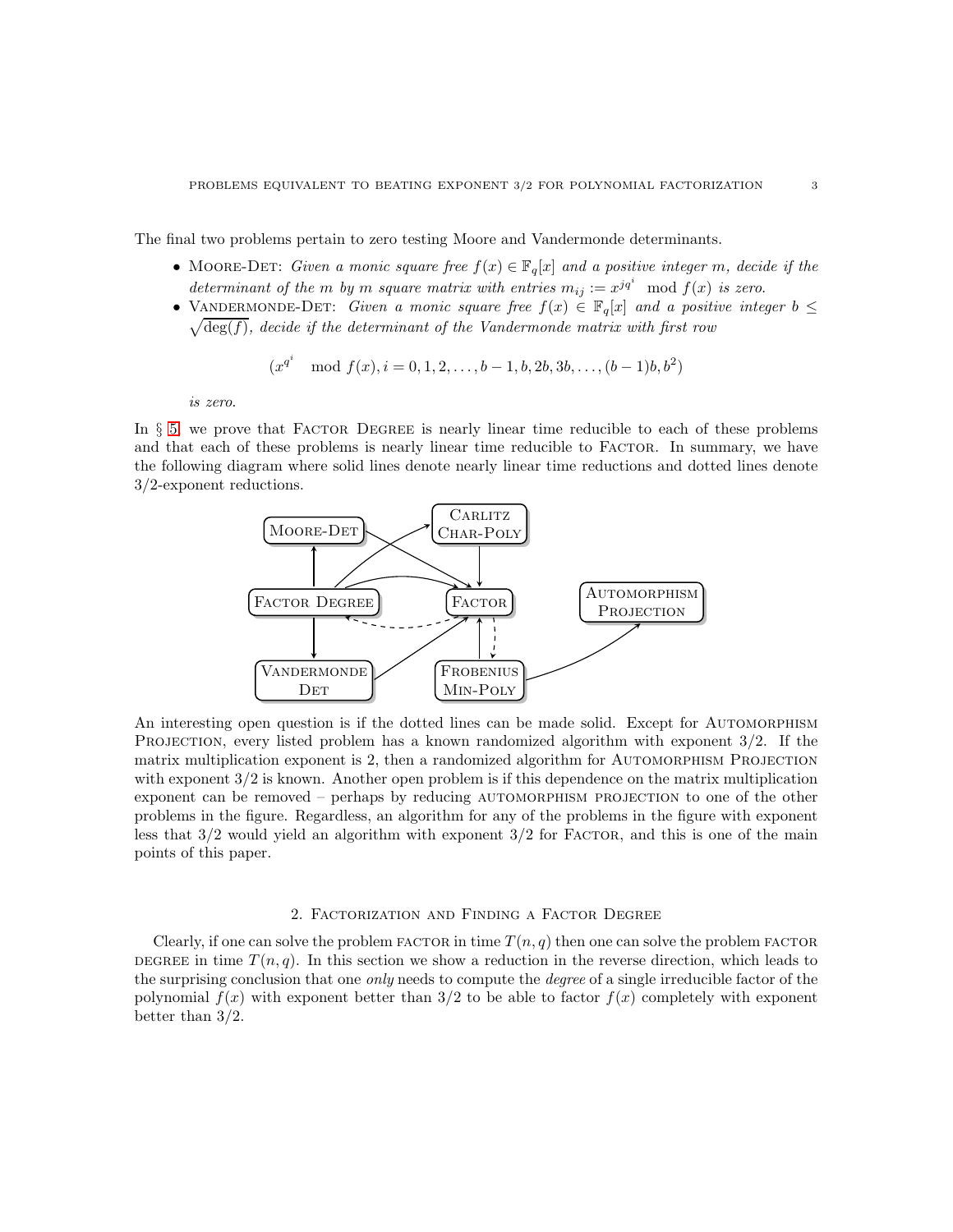**Theorem 2.1.** If there is an algorithm that solves FACTOR DEGREE in the time  $T(n,q)$  where  $T(n,q) = \Omega(n \log^2 q)^{-1}$  $T(n,q) = \Omega(n \log^2 q)^{-1}$  $T(n,q) = \Omega(n \log^2 q)^{-1}$ , then there is an algorithm that solves FACTOR in time  $\widetilde{O}(n \cdot T(n,q)^{1/3} \log^{4/3} q)$ .

Observe that when FACTOR DEGREE has an exponent  $3/2$  algorithm (as it does), this reduction recovers a  $3/2$  exponent algorithm for FACTOR. A sub- $3/2$  exponent algorithm for FACTOR DEGREE implies a sub- $3/2$  exponent algorithm for FACTOR, with a nearly-linear time algorithm yielding exponent  $4/3$  for FACTOR.

*Proof.* We are given a monic, square-free polynomial  $f(x) \in \mathbb{F}_q[x]$  of degree n. Let  $g(x)$  be the product of irreducible factors of  $f(x)$  with degrees at most t (for a parameter t to be chosen later). If  $s(x)$  is defined as

$$
s(x) = \prod_{i=1}^{t} (x^{q^i} - x)^{a_i},
$$

for some positive integers  $a_1, a_2, \ldots, a_t$ , then we have that  $g(x) = \gcd(s(x), f(x))$ . Using fast modu-lar composition [\[12\]](#page-15-0) and the method of Kaltofen-Shoup [\[11\]](#page-15-1), we can compute  $s(x) \mod f(x)$  in time  $\widetilde{O}(n\sqrt{t}\log^2 q)$  time. We then proceed to factor  $g(x)$  completely, using the Kedlaya-Umans implementation of the Kaltofen-Shoup algorithm. The bottleneck in this algorithm is computing the splitting polynomials, which are all polynomials of the form of  $s(x)$ , with i ranging from 1 up to  $t' \leq t$ . This portion of the algorithm runs in time  $\tilde{O}(n\sqrt{t}\log^2 q)$  and factors  $g(x)$  completely.

Now we invoke the algorithm to solve FACTOR DEGREE, on input  $f(x)/g(x)$ . Upon finding the degree d of an irreducible factor, we compute  $gcd(x^{q^d} - x \mod f(x), f(x))$  to split off the factors with that degree. We then repeat. The number of repetitions is bounded by  $n/t$ , since each irreducible factor of  $f(x)/g(x)$  has degree at least t. Each repetition takes time  $T(n,q) + \tilde{O}(n \log^2 q)$ . Thus this portion of the algorithm runs in time  $\widetilde{O}(n/t \cdot (T(n,q) + n \log^2 q)) = \widetilde{O}(n/t \cdot T(n,q))$ . Finally we factor completely using equal-degree factorization which takes  $\tilde{O}(n \log^2 q)$  time. Optimizing, we set  $t = (T(n, q)/\log^2 q)^{2/3}$ , and the overall running time becomes

$$
\widetilde{O}(n \cdot T(n,q)^{1/3} \log^{4/3} q)
$$

<span id="page-3-0"></span>for each of the two stages, and hence in total as well.  $\Box$ 

### 3. Factoring and Minimal Polynomial of Frobenius

For a monic square free  $f(x)$ , let  $g(\lambda) \in \mathbb{F}_q[\lambda]$  denote the minimal polynomial of the  $q^{th}$  power Frobenius endomorphism  $\sigma : \mathbb{F}_q[x]/(f(x)) \to \mathbb{F}_q[x]/(f(x))$ . That is,  $g(\lambda)$  is the unique nonzero monic polynomial of least degree such that the endomorphism  $g(\sigma)$  on  $\mathbb{F}_q[x]/(f(x))$  is zero. The problem FROBENIUS MIN-POLY is to determine  $g(\lambda)$  given  $f(x)$ . Since  $g(\lambda)$  is the least common multiple of  $\lambda^d - 1$  as d runs through the degrees of the irreducible factors of  $f(x)$ , FROBENIUS MIN-POLY is nearly linear time reducible to FACTOR. In this section, we conversely prove that FACTOR is  $3/2$ -exponent reducible to FROBENIUS MIN-POLY.

Let FrobMinPoly be an oracle that solves Frobenius Min-Poly. We present an algorithm Factor that invokes FrobMinPoly and solves FACTOR. For  $k \in \mathbb{N}^+$ , denote by  $\Phi_k$  the kth cyclotomic polynomial over  $\mathbb{F}_q$ . Write  $\phi(\cdot)$  for the Euler totient function.

<span id="page-3-1"></span><sup>&</sup>lt;sup>1</sup>The assumption  $T(n,q) = \Omega(n \log^2 q)$  is without loss of generality. For otherwise we slow down an algorithm with runtime  $T(n,q)$  until it is  $\Omega(n \log^2 q)$ .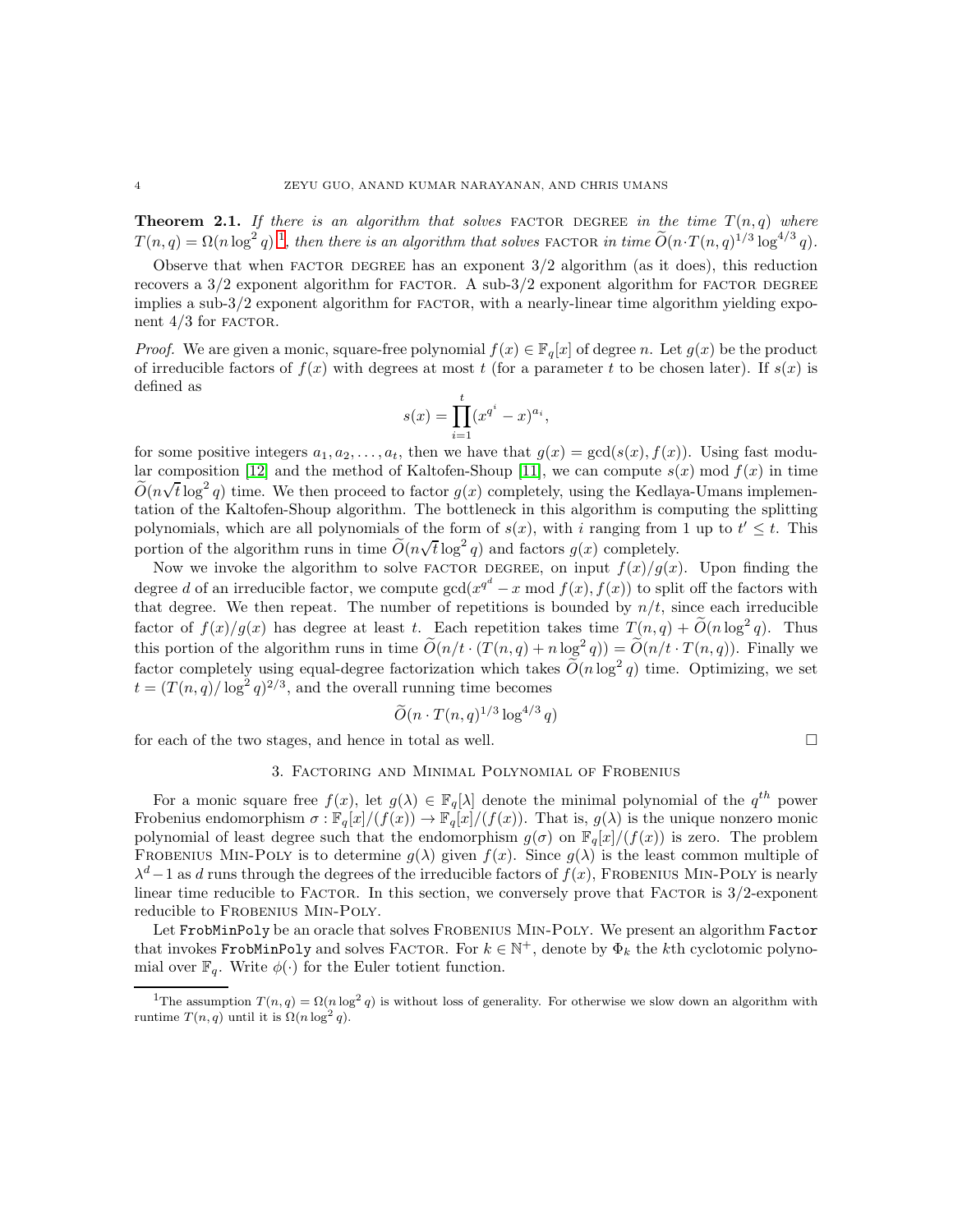# <span id="page-4-1"></span>Algorithm 1 Factor $(f(x))$

**Input:** Monic square free polynomial  $f(x) \in \mathbb{F}_q[x]$  of degree n.

**Output:** Monic irreducible factors of  $f(x)$ .

# Oracle: FrobMinPoly

- 1: Using [\[12\]](#page-15-0), output and remove all monic irreducible factors of  $f(x)$  of degree at most  $n^{2/3}$ . If at most one irreducible factor of degree greater than  $n^{2/3}$  remains, output and exit.
- 2:  $q(\lambda) \leftarrow \text{FrobMinPoly}(f(x)).$
- 3: Perform square free factorization on  $g(\lambda)$ , and then run **Factor** recursively on the outputs to obtain the list of monic irreducible factors  $g_1(\lambda), \ldots, g_m(\lambda)$  of  $g(\lambda)$ .
- 4: Run Find  $T(g_1(\lambda), \ldots, g_m(\lambda))$  computing the set  $T := \{k : p \nmid k \text{ and } \Phi_k(\lambda) | g(\lambda) \}$  as well as  $m_k$ , the multiplicity of  $\Phi_k(\lambda)$  in  $g(\lambda)$ , for each  $k \in T$ .
- 5: Compute  $S := \{ kp^e : k \in T, 0 \le e \le \log_p m_k \}.$
- 6: for each  $s \in S$  greater than  $n^{2/3}$ , set  $f_s(x) \leftarrow \gcd(f(x), x^{q^s} x \mod f(x)), f(x) \leftarrow f(x)/f_s(x)$ and perform equal-degree factorization on  $f_s(x)$ .

The algorithm begins by extracting all monic irreducible factors of degree at most  $n^{2/3}$ . After Line 1,  $f(x)$  only has large (at least  $n^{2/3}$ ) degree factors. Suppose  $d_1, d_2, \ldots, d_m$  are the degrees of the (remaining) monic irreducible factors of  $f(x)$ . Then the minimal polynomial  $g(\lambda) \in \mathbb{F}_q[\lambda]$  of the Frobenius acting on  $\mathbb{F}_q[x]/(f(x))$  is

$$
g(\lambda) = \text{lcm} \left( \lambda^{d_1} - 1, \ldots, \lambda^{d_m} - 1 \right).
$$

In particular, the cyclotomic polynomials  $\Phi_{d_1}(\lambda), \ldots, \Phi_{d_m}(\lambda)$  divide  $g(\lambda)$  and the factorization of  $g(\lambda)$ contains information about  $d_1, d_2, \ldots, d_m$ . We devise a novel procedure to infer  $d_1, d_2, \ldots, d_m$  efficiently.

On Line 2,  $q(\lambda)$  is computed by invoking FrobMinPoly. To infer  $d_1, d_2, \ldots, d_m$ , we seek the factorization of  $g(\lambda)$ . To this end, a key idea is to factor  $g(\lambda)$  recursively on Line 3 and obtain a list  $g_1(\lambda), g_2(\lambda), \ldots, g_m(\lambda)$  of its monic irreducible factors. Since  $f(x)$  is not irreducible at this point,  $g(\lambda)$ has degree strictly less than  $f(x)$  and the algorithm runs to completion.

Then we use a procedure  $\text{FindT}(g_1(\lambda), \ldots, g_m(\lambda))$  to compute the set T and integers  $m_k$  as defined on Line 4. This step is the most technical part of the algorithm, and we defer its description and analysis to the next subsection, where we prove the following theorem:

<span id="page-4-0"></span>**Theorem 3.1.** Find  $T(g_1(\lambda),...,g_m(\lambda))$  *can be implemented to run in*  $\tilde{O}(n \log q)$  *time.* 

Once  $T$  is known, to compute  $S$  on Line 5 is straightforward. The following lemma shows that  $S$ indeed contains  $d_1, d_2, \ldots, d_m$ .

# Lemma 3.2.  $d_1, d_2, \ldots, d_m \in S$ .

*Proof.* Consider an arbitrary  $d \in \{d_1, d_2, \ldots, d_m\}$  and write it as  $d = kp^e$  with  $p \nmid k$ . By definition  $(\lambda^d - 1)|g(\lambda)$ . Since  $\lambda^d - 1 = (\lambda^k - 1)^{p^e}$  and  $\lambda^k - 1 = \prod_{k_0|k} \Phi_{k_0}(\lambda)$ ,  $\Phi_k(\lambda)$  is a factor of  $g(\lambda)$  with multiplicity at least  $p^e$ . So  $k \in T$  and  $m_k \geq p^e$ , implying  $d = kp^e \in S$ .

To conclude, by Line 6, all the irreducible factors of  $f(x)$  are indeed output.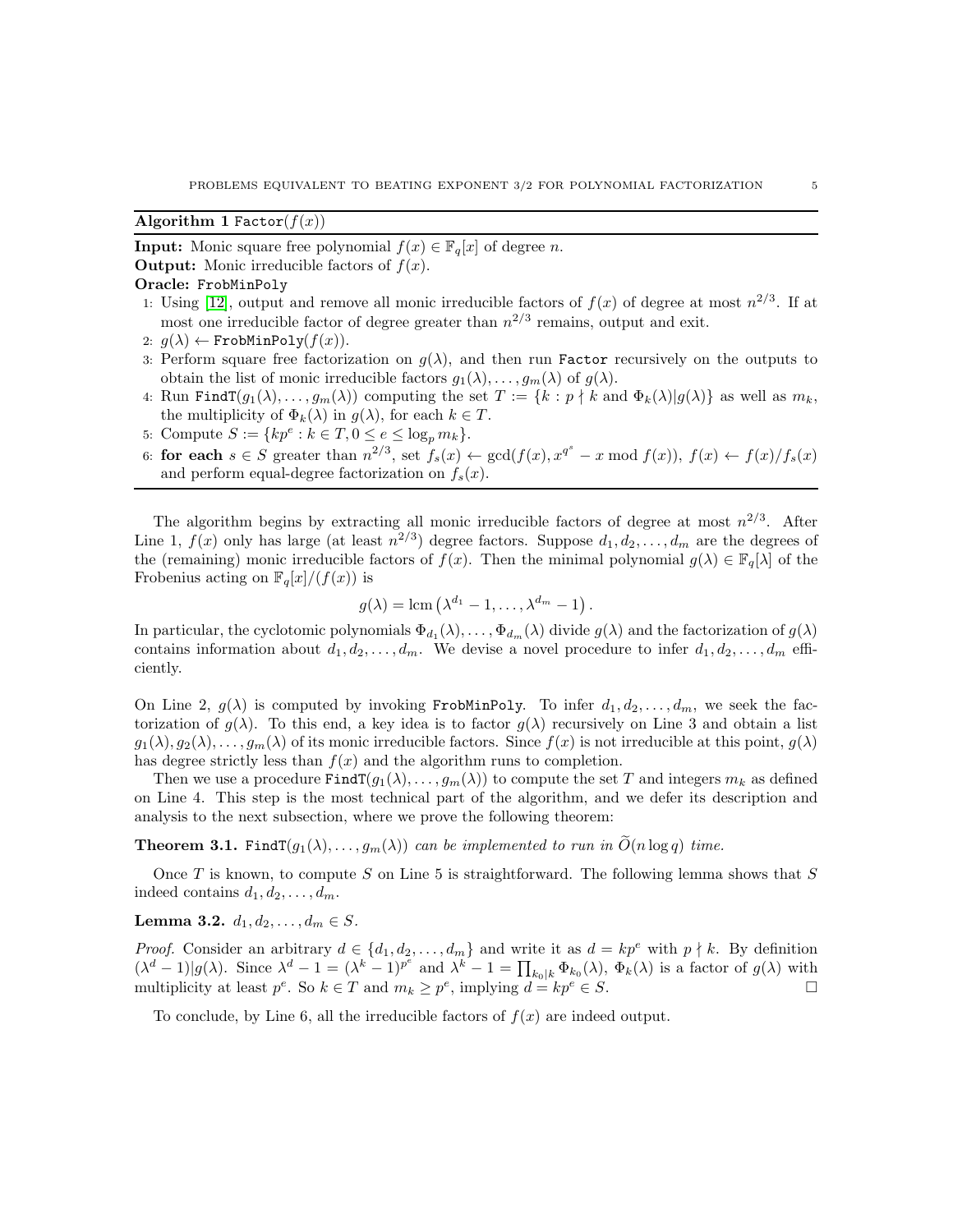**Theorem 3.3.** Suppose the oracle FrobMinPoly runs in time  $T(n,q)$  which is monotone in n and q. *Then* Factor *factors a degree-n polynomial in*  $\widetilde{O}(T(n,q) + n^{4/3} \log^2 q)$  *time.* 

*Proof.* We first analyze the running time of each step except the recursive call. Line 1 can be imple- $\rm{mented}$  in  $\widetilde{O}(n^{4/3}\log^2q)$  time using the baby-step-giant-step strategy  $[11,12].$  The oracle FrobMinPoly on Line 2 runs in time  $T(n, q)$ . The set T on Line 4 could be found in time  $\tilde{O}(n \log q)$  by Theorem [3.1.](#page-4-0) Since  $\prod_{k\in T} \Phi_k(\lambda)^{m_k}$  divides  $g(\lambda)$ , we have  $\sum_{k\in T} m_k \phi(k) \leq \deg(g(\lambda)) \leq n$ . Hence  $|T| \leq n$  and  $m_k \leq n$  for all  $k \in T$ , implying S on Line 5 could be computed in time  $\tilde{O}(n)$ . Further,

$$
\sum_{s \in S} s \leq \sum_{k \in T, 0 \leq e \leq \log_p m_k} kp^e \leq \log n \sum_{k \in T} km_k \leq O(\log \log n) \cdot \log n \sum_{k \in T} m_k \phi(k) = \widetilde{O}(n)
$$

where we use  $k/\phi(k) = O(\log \log k)$  [\[18\]](#page-15-12) and  $\sum_{k \in T} m_k \phi(k) \leq n$ . Hence the number of  $s \in S$  greater than  $n^{2/3}$  is at most  $\left(\sum_{s\in S} s\right)/n^{2/3} = \widetilde{O}(n^{1/3})$ . For each  $s \in S$ , Computing  $f_s(x)$  takes  $\widetilde{O}(n\log^2 q)$ time for each  $s \in S$  [\[12\]](#page-15-0) and hence  $\tilde{O}(n^{4/3} \log^2 q)$  time in total. Equal degree factorization on Line 6 takes  $\tilde{O}(n \log^2 q)$  time in total.

Let  $d_{\text{max}}(f(x))$  denote the maximal degree of the irreducible factors of  $f(x)$ . We claim that  $d_{\text{max}}(f(x))$ shrinks by at least a factor of two every two recursive calls. It implies that the recursive tree has depth no more than  $O(\log n)$ , so the total running time is bounded by  $O(\log n) \cdot (T(n,q) + \widetilde{O}(n^{4/3} \log^2 q)) =$  $\widetilde{O}(T(n,q) + n^{4/3} \log^2 q)$ , as desired.

Consider an irreducible factor  $g_0(\lambda)$  of  $g(\lambda)$ . We know  $g_0(\lambda)$  divides  $\lambda^k - 1 = \prod_{k_0|k} \Phi_{k_0}(\lambda)$  for a positive integer k corresponding to some degree k irreducible factor  $f_0(x)$  of  $f(x)$ . If  $g_0(\lambda)$  divides  $\Phi_{k_0}(\lambda)$  for some proper divisor  $k_0$  of k, we have  $\deg(g_0(\lambda)) \leq \phi(k_0) \leq k_0 \leq k/2$ . Likewise, if  $g_0(\lambda)$ is a proper irreducible factor of  $\Phi_k(\lambda)$ , we have  $\deg(g_0(\lambda)) \leq \phi(k)/2 \leq k/2$  as well. So assume  $g_0(\lambda) = \Phi_k(\lambda)$ . Suppose  $k = \prod_{\ell} \ell^{e_{\ell}}, \ell$  running over prime divisors of k. Then  $\phi(k) = \prod_{\ell} (\ell-1) \ell^{e_{\ell}-1}$ . If k is even, we have  $e_2 \geq 1$  implying  $\deg(g_0(\lambda)) = \phi(k) \leq k/2$  (since for  $\ell = 2$ ,  $(\ell - 1)\ell^{e_\ell - 1} = \ell^{e_\ell}/2$ ). If k is odd,  $deg(g_0(\lambda)) = \phi(k) = \prod_{\ell} (\ell-1) \ell^{e_{\ell}-1}$  is even. The argument above applied to  $g_0(\lambda)$  and  $g(\lambda)$  in place of  $f_0(x)$  and  $f(x)$  shows that the degree shrinks by at least a factor of two in the next recursive call. The claim follows.  $\Box$ 

*Remark* 3.4*.* One may easily check that the same algorithm and analysis also work if the polynomial  $g(\lambda)$  computed by the oracle is the *characteristic polynomial* of the Frobenius endomorphism instead of the minimal polynomial. The only difference is that  $g(\lambda)$  is the product of  $\lambda^{d_1} - 1, \ldots, \lambda^{d_m} - 1$ rather than their lcm.

3.1. Computing the Set  $T$ . We next devise a nearly linear time procedure to implement FindT. It relies on solutions to the following two problems: (1) finding all irreducible factors of  $\Phi_k(\lambda)$  over  $\mathbb{F}_q$ from a single irreducible factor  $g_0(\lambda)$  and (2) finding the corresponding integer k. We deal with these two problems individually before describing FindT.

3.1.1. *Finding the irreducible factors of*  $\Phi_k(\lambda)$ . Let  $k \in [1, n]$  be an integer coprime to p. Our goal is to find all the irreducible factors of  $\Phi_k(\lambda)$  over  $\mathbb{F}_q$  from a single irreducible factor  $g_0(\lambda)|\Phi_k(\lambda)$ . To achieve it, we need to know how  $\Phi_k(\lambda)$  factorizes over  $\mathbb{F}_q$ .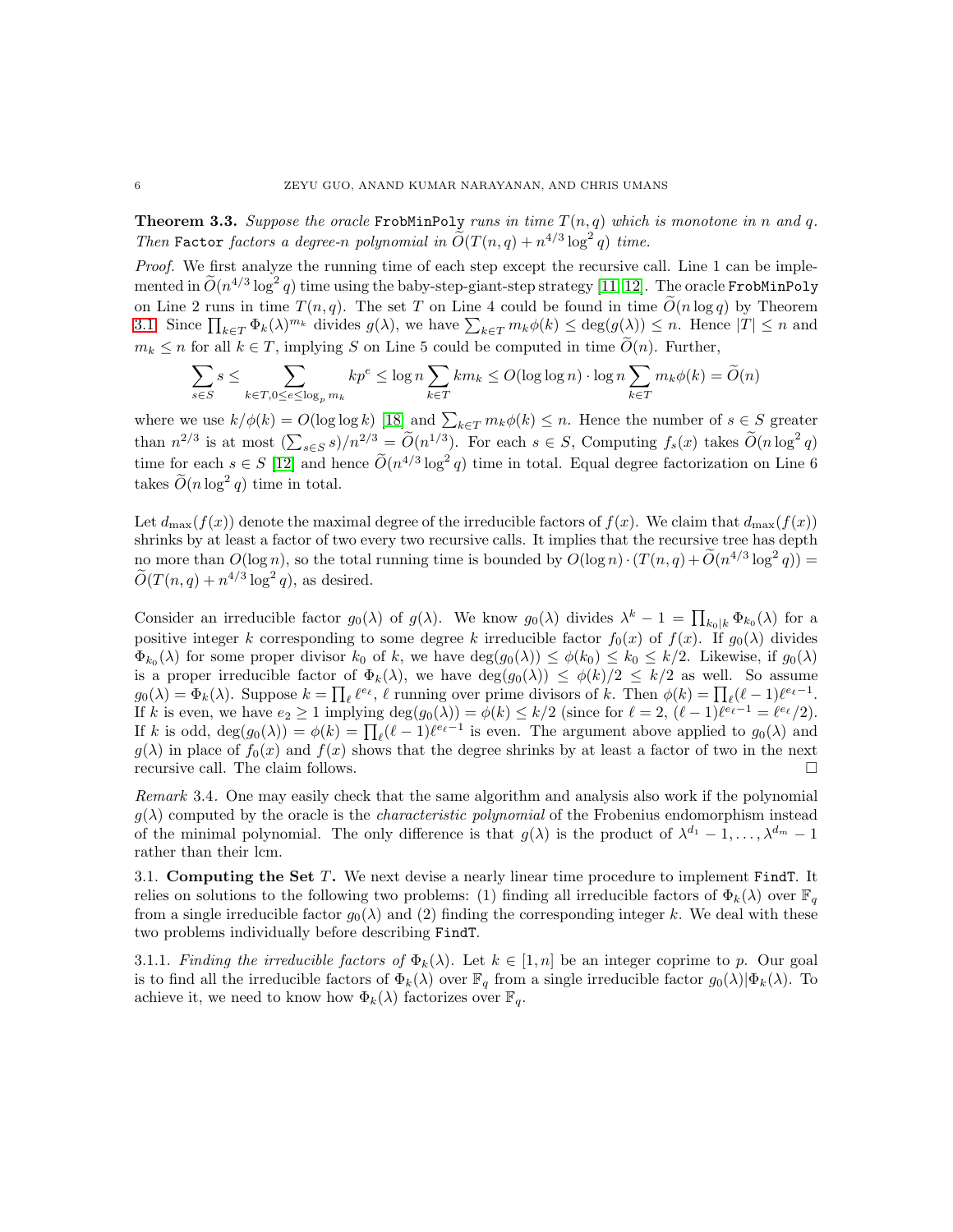**Factorization of**  $\Phi_k(\lambda)$  over  $\mathbb{F}_q$ : As k is coprime to p, there are  $\phi(k)$  distinct primitive kth roots of unity in  $\overline{\mathbb{F}}_q$  which are exactly the roots of  $\Phi_k(\lambda)$ . Denote this set of roots by  $\mu_k$ . Let G be the abelian group  $(\mathbb{Z}/k\mathbb{Z})^{\times}$  of order  $\phi(k)$ . For  $d \in \mathbb{Z}$ , we write  $\bar{d}$  for the image of d in  $\mathbb{Z}/k\mathbb{Z}$ . The group G acts on  $\mu_k$  such that  $\bar{d} \in G$  sends any  $\theta \in \mu_k$  to  $\theta^d$ . This is a regular action, meaning that for fixed  $\theta \in \mu_k$ , the map  $\bar{d} \mapsto \theta^d$  is a bijection between G and  $\mu_k$ . As p is coprime to k, we have  $\bar{q} \in G$ . Let  $G_0 = \langle \bar{q} \rangle \subseteq G$ and  $s = [G : G_0]$ . Restrict the G-action on  $\mu_k$  to a  $G_0$ -action. Then  $\mu_k$  is partitioned into s distinct  $G_0$ -orbits represented by  $\theta_1, \ldots, \theta_s \in \mu_k$ . It is well-known that the factorization of  $\Phi_k(\lambda)$  over  $\mathbb{F}_q$  is then determined in the following way:

<span id="page-6-0"></span>**Lemma 3.5.** *Under the notations above,*  $\Phi_k(\lambda)$  *has s irreducible factors*  $g_1(\lambda), \ldots, g_s(\lambda)$  *over*  $\mathbb{F}_q$ *corresponding to the*  $G_0$ -*orbits*  $G_0\theta_1,\ldots,G_0\theta_s$  *of*  $\mu_k$  *in the sense that the set of roots of*  $g_i(\lambda)$  *is exactly*  $G_0\theta_i$ *.* 

*Proof.* Let  $g(\lambda)$  be an irreducible factor of  $\Phi_k(\lambda)$  over  $\mathbb{F}_q$  and  $\theta \in \mu_k$  be a root of  $g(\lambda)$ . Then  $\mathbb{F}_q[\theta]$  is Galois over  $\mathbb{F}_q$  with the Galois group generated by the Frobenius map  $a \mapsto a^q$ . So  $a \in \mathbb{F}_q[\theta]$  is a root of  $g(\lambda)$  if and only if  $a^q$  is a root of  $g(\lambda)$ . Therefore  $G_0\theta$  is the set of roots of  $g(\lambda)$  and the lemma follows.  $\Box$ 

From now on we fix a root  $\theta \in \mu_k$  of the given irreducible factor  $g_0$  of  $\Phi_k$ . For any subgroup  $H \subseteq G$ containing  $G_0$ , the G-action on  $\mu_k$  restricts to an H-action. The H-orbit H $\theta$  is partitioned into a disjoint union of  $G_0$ -orbits and hence corresponds to a subset L of irreducible factors of  $\Phi_k(\lambda)$  by Lemma [3.5.](#page-6-0) Note that L also determines  $H: h \in G$  lies in H if and only if the minimal polynomial of  $h\theta$  over  $\mathbb{F}_q$  is in L. We say L is *associated with* the subgroup H.

We use the following procedure FindOrder( $\ell, L$ ) to find the order of  $H\ell$  in  $G/H$ :

## Algorithm 2 FindOrder $(\ell, L)$

**Input:** Integer  $\ell \in [1, n]$  and L associated with some subgroup H containing  $G_0$ **Output:** The order of  $H\bar{\ell}$  in  $G/H$ , or zero if  $\bar{\ell} \notin G = (\mathbb{Z}/k\mathbb{Z})^{\times}$ 1: Pick arbitrary  $f_0(\lambda) \in L$ 2:  $e \leftarrow 0$ ,  $r_0 \leftarrow \lambda \mod f_0(\lambda) \in \mathbb{F}_q[\lambda]/(f_0(\lambda))$ 3: repeat 4:  $e \leftarrow e + 1$ 5:  $r_e \leftarrow r_{e-1}^{\ell}$  and let  $f_e(\lambda)$  be the minimal polynomial of  $r_e$  over  $\mathbb{F}_q$ 6: **until**  $f_e(\lambda) \in L$  or  $f_e(\lambda) = f_{e'}(\lambda)$  for some  $0 \le e' < e$ 7: if  $f_e(\lambda) \in L$  then return e else return 0

<span id="page-6-1"></span>**Lemma 3.6.** *There exists a procedure*  $\text{FindOrder}(\ell, L)$  *that takes an integer*  $\ell$  *and the set* L *associated* with H, and returns the following result: if  $\overline{\ell} \in G = (\mathbb{Z}/k\mathbb{Z})^{\times}$ , it returns the order of  $H\overline{\ell}$  in  $G/H$ , i.e.  $the$  smallest  $e > 1$  for which  $\bar{l}^e \in H$ . Otherwise it returns zero. Moreover **FindOrder** $(\ell, L)$  could be *implemented in time*  $\widetilde{O}(\phi(k) \log q)$ .

*Proof.* The procedure FindOrder( $\ell, L$ ) first picks a polynomial  $f_0(\lambda) \in L$  and one of its roots  $r_0 \in H\theta$ . First assume  $\bar{\ell} \in G$ . Then the procedure finds the smallest  $e$  for which  $f_e(\lambda) \in L$  or  $f_e(\lambda) = f_{e'}(\lambda)$  for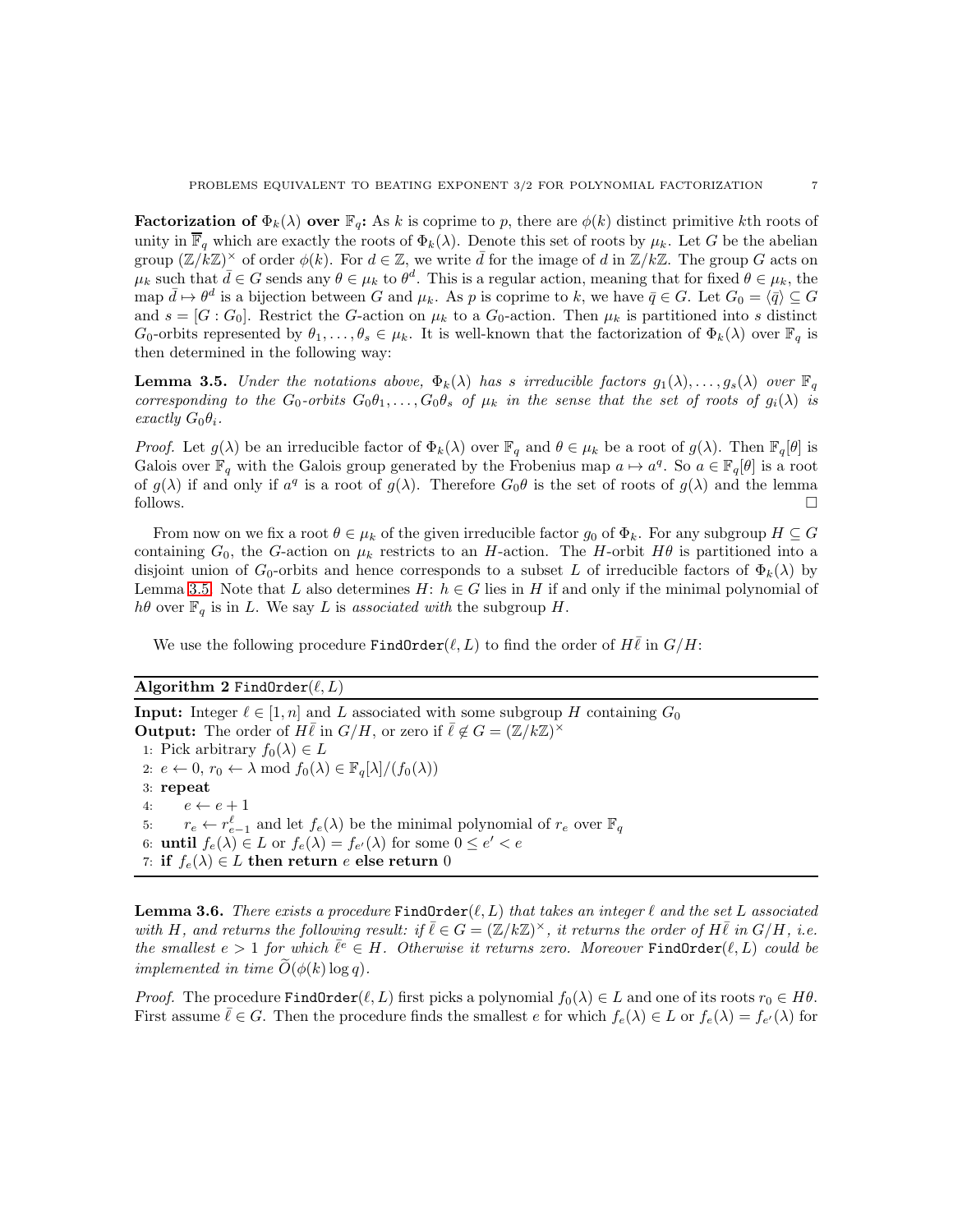some  $0 \leq e' < e$ , where  $f_e(\lambda)$  is the minimal polynomial of  $\overline{\ell}^e r_0 = r_0^{\ell^e}$ . The former condition  $f_e(\lambda) \in L$ is equivalent to  $G_0 \bar{\ell}^e r_0 \subseteq H\theta = H r_0$ , or equivalently  $\bar{\ell}^e \in H$ . The latter condition  $f_e(\lambda) = f_{e'}(\lambda)$ for some  $0 \leq e' < e$  is equivalent to  $G_0 \overline{\ell}^e r_0 = G_0 \overline{\ell}^{e'} r_0$ , or equivalently  $\overline{\ell}^{e-e'} \in G_0$ . Note that if the latter condition is met, by minimality of e we must have  $e' = 0$  and hence  $\bar{\ell} \in G_0 \subseteq H$ . So the former condition subsumes the latter and the desired e is picked.

Now assume  $\bar{\ell} \notin G$ , then  $\ell_0 := \gcd(\ell, k) > 0$ . Then all  $r_e$  generated in FindOrder $(\ell, L)$  are  $(k/\ell_0)$ th roots of unity for  $e > 0$ , and hence  $f_e(\lambda) \notin L$  for  $e > 0$ . Let  $k_1$  be the largest divisor of k coprime to  $\ell$  and  $k_2 = k/k_1$ . Then  $k_1$  consists of prime divisors of k not appeared in the factorization of  $\ell_0$ whereas  $k_2$  consists of those appeared. For any prime number  $t|k_2$ , we have  $v_t(\ell) \ge v_t(\ell_0) \ge 1$  and  $v_t(k_2) \leq \log_t k_2 \leq \log k_2$ , where  $v_t(n)$  denotes the integer  $u \geq 0$  such that  $t^u|n$  and  $t^{u+1} \nmid n$ . So for  $e \geq \log k_2$ , we have  $v_t(\ell^e) \geq v_t(k_2)$  for all prime number t, and hence  $k_2|\ell^e$ . On the other hand,  $k_1$ is coprime to  $\ell$ . So  $r_e = r_0^{\ell^e}$  is a primitive  $k_1$ th root of unity for  $e \ge \log k_2$ . Let  $\overline{G}_0$  be the subgroup of  $\overline{G} := (\mathbb{Z}/k_1\mathbb{Z})^{\times}$  generated by q mod  $k_1$ . We apply Lemma [3.5](#page-6-0) on  $\overline{G}$  and  $\overline{G}_0$  instead of G and  $G_0$ . Let  $e' = [\overline{G} : \overline{G}_0] \leq [G : G_0]$ . Then for any  $e \geq \log k$  we have  $\overline{G}_0 r_{e+e'} = \overline{G}_0 \overline{\ell}^{e'} r_e = \overline{G}_0 r_e$  and hence  $f_{e+e'}(\lambda) = f_e(\lambda)$ . So the loop in FindOrder $(\ell, L)$  is executed at most  $\log k + e' \leq \log k + [G:G_0]$ times. And as  $f_e(\lambda) \notin L$  for  $e > 0$ , it returns zero.

As all  $\mathbb{F}_q(r_e)$  are subfields of  $\mathbb{F}_q(r_0)$ , the degrees of all  $f_e(\lambda)$  are bounded by deg $(f_0(\lambda)) = |G_0|$ . Line 5 of FindOrder( $\ell, L$ ) could be computed in time  $\tilde{O}(|G_0| \log q)$  using the Kedlaya-Umans [\[12\]](#page-15-0) implemen-tation of Shoup's algorithm [\[19\]](#page-15-13). The condition on Line 6 could be checked in time  $O(|G_0| \log q(\log N +$  $\log |L|$ ) if we store L and the list of  $f_i(\lambda)$  using a data structure supporting fast search and insertion, where N is number of times that the loop is executed. Here  $|L| = [H : G_0] \leq k$ . If  $\ell \in G$ , the loop is executed  $e = [H \langle \overline{\ell} \rangle : H] \leq [G : G_0]$  times, whereas if  $\overline{\ell} \notin G$ , it is executed no more than  $\log k + [G : G_0]$ times. So the total running time is bounded by  $(\log k+[G:G_0])\cdot(\widetilde{O}(|G_0|\log q)+O(|G_0|\log q\log k))=\widetilde{O}(\phi(k)\log q)$ .  $\widetilde{O}(\phi(k) \log q).$ 

We use a randomized procedure FindCyclotomic( $g_0(\lambda), n$ ) to find all irreducible factors of  $\Phi_k(\lambda)$ over  $\mathbb{F}_q$ . Here  $g_0(\lambda)$  is one irreducible factor of  $\Phi_k(\lambda)$  and n is the degree of the polynomial  $f(x)$ .

The procedure FindCyclotomic( $g_0(\lambda), n$ ) maintains a subset L of irreducible factors of  $\Phi_k(\lambda)$ associated with some subgroup of G containing  $G_0$ . Initially  $L = \{g_0(\lambda)\}\)$ , associated with  $H_0 := G_0$ . We claim:

<span id="page-7-1"></span>Lemma 3.7. *Suppose* L *is associated with* Hi−<sup>1</sup> *at the beginning* i*th execution of the outer loop of* FindCyclotomic( $g_0(\lambda), n$ ). Then at the end of the ith execution, the set L is associated with a *subgroup*  $H_i \supseteq H_{i-1}$ . Moreover,  $H_i = H_{i-1}$  *if*  $\overline{\ell} \notin G$  *in the ith execution of the outer loop. Otherwise*  $H_i = H_{i-1}\langle \bar{\ell} \rangle.$ 

*Proof.* If  $\ell \notin G$  in the *i*th execution of the outer loop, then e is set to zero by Lemma [3.6](#page-6-1) and the claim is trivial. So assume  $\ell \in G$  and let  $H = H_{i-1}(\bar{\ell})$ . Then e is the order of  $H_{i-1}\bar{\ell}$  in  $H/H_{i-1}$  by Lemma [3.6,](#page-6-1) or  $[H : H_{i-1}]$ . Suppose the irreducible factors in L at the beginning of the *i*th execution correspond to distinct  $G_0$ -orbits  $G_0\theta_1, \ldots, G_0\theta_m$  whose union is the  $H_{i-1}$ -orbit  $H_{i-1}\theta$ ,  $m = [H_{i-1} : G_0]$ . The

<span id="page-7-0"></span><sup>&</sup>lt;sup>2</sup>The argument n is only used on Line 2 and 3 to control the number of repetitions and the range of  $\ell$ , which is related to the error probability.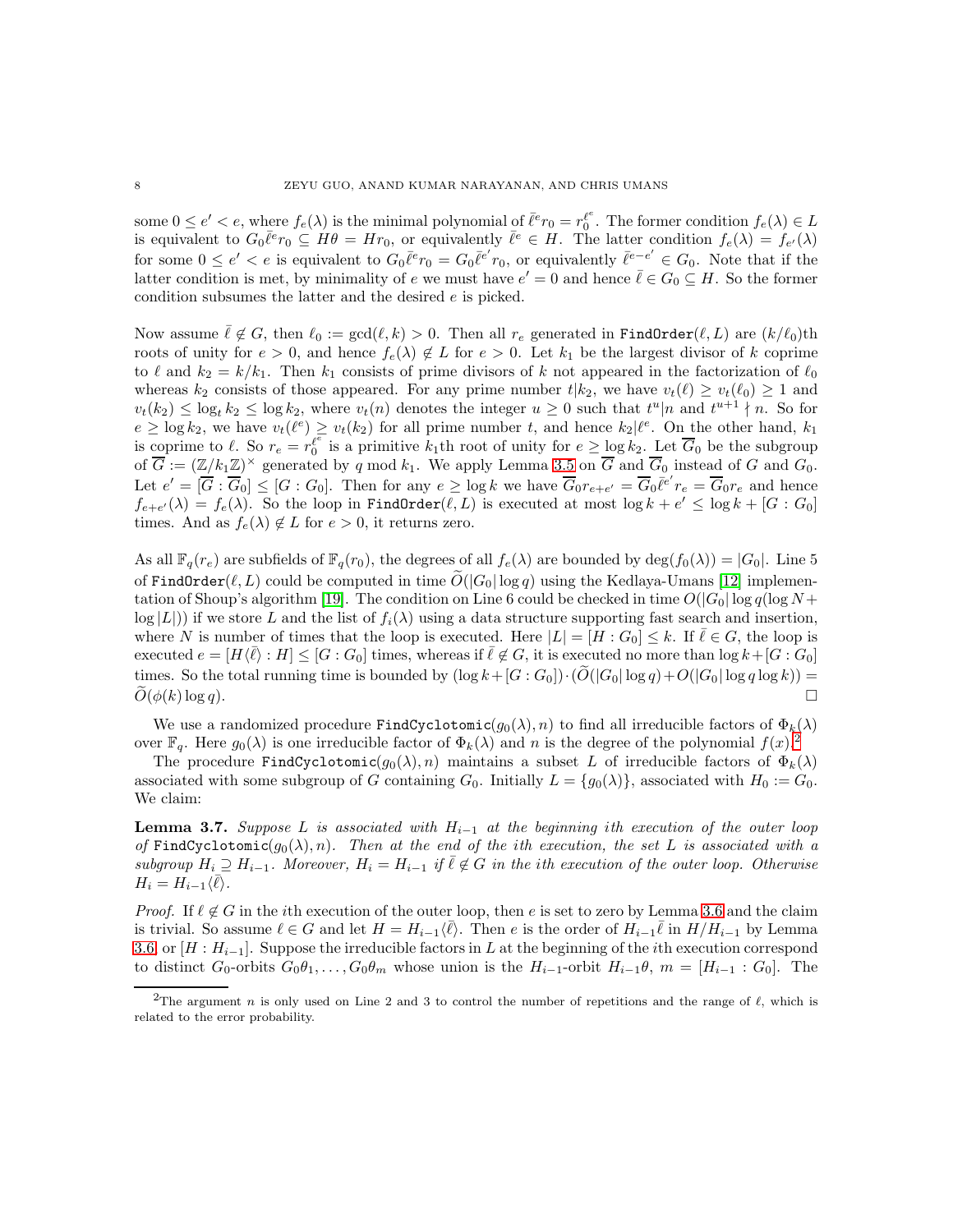Algorithm 3 FindCyclotomic $(g_0(\lambda), n)$ 

**Input:** Irreducible factor  $g_0(\lambda)$  of  $\Phi_k(\lambda)$  over  $\mathbb{F}_q$  and degree n of  $f(x)$ **Output:** The list of irreducible factors of  $\Phi_k(\lambda)$  over  $\mathbb{F}_q$ 1:  $L \leftarrow \{g_0(\lambda)\}\$ 2: **for t from 1 to**  $N = \lfloor c \log n \log \log n \rfloor$  **do**  $\geq c > 0$  *is a large enough constant* 3: Pick an integer  $\ell \in [1, n]$  at random 3: Pick an integer  $\ell \in [1, n]$  at random<br>4:  $e \leftarrow \text{FindOrder}(\ell, L)$ 4:  $e \leftarrow \text{FindOrder}(\ell, L)$ <br>5: **for each**  $h(\lambda) \in L$  **d** for each  $h(\lambda) \in L$  do 6:  $r_0 \leftarrow \lambda \mod h(\lambda) \in \mathbb{F}_q[\lambda]/(h(\lambda)), r_i \leftarrow r_{i-1}^{\ell} \text{ for } i = 1, \ldots, e-1$ 7: Let  $f_i(\lambda)$  be the minimal polynomial of  $r_i$  over  $\mathbb{F}_q$  for  $i = 1, \ldots, e-1$ <br>8: Add  $f_1(\lambda)$ ,  $f_{e-1}(\lambda)$  to  $L$ Add  $f_1(\lambda), \ldots, f_{e-1}(\lambda)$  to L 9: end for 10: end for 11:  $return L$ 

inner loop enumerates  $G_0\theta_j$ , and for each of them, adds the irreducible factor corresponding to  $G_0\theta_j^{\ell^s}$ to L,  $s = 1, \ldots, e-1$ . Note that the union of these  $G_0$ -orbits  $G_0 \theta_j^{\ell^s} = G_0 \overline{\ell^s} \theta_j = \overline{\ell^s} G_0 \theta_j$  where  $1 \leq j \leq m, 0 \leq s \leq e-1$  equals the union of  $H_{i-1}$ -orbits  $\bar{\ell}^s H_{i-1} \theta_j$ , which equals the H-orbit  $H\theta$ . And these  $G_0$ -orbits are all distinct since the number of them is  $me = [H : G_0]$ . So L is associated with H at the end of the *i*th execution of the outer loop.  $\Box$ 

<span id="page-8-0"></span>**Lemma 3.8.** *The procedure* FindCyclotomic( $g_0(\lambda), n$ ) *returns a set* L *associated with*  $H_N \subseteq G$ *. And*  $H_N = G$  with probability  $1 - \text{poly}(n)$  in which case L contains all irreducible factors of  $\Phi_k(\lambda)$  over  $\mathbb{F}_q$ *. Moreover* FindCyclotomic( $g_0(\lambda), n$ ) *could be implemented in time*  $\tilde{O}(\phi(k) \log q)$ *.* 

*Proof.* We want to show  $H_N = G$  with probability  $1 - \text{poly}(n)$ . By Lemma [3.6](#page-6-1) and Lemma [3.7,](#page-7-1) it is equivalent to showing the set of  $\ell \in G$  generates G. Identify G with a product of at most  $\log |G| \leq \log n$ primary cyclic groups  $C_i$  whose orders are coprime to each other. We only need to show the the set of holomorphic images of  $\ell \in G$  generates  $C_i$  for each i with probability  $1 - \text{poly}(n)$  and then apply the union bound.

So fix one such  $C_i$  and let  $m = |C_i|$ . Then  $\phi(m)$  out of the m elements in  $C_i$  are generators of  $C_i$ . Let  $\alpha$  be the probability that the holomorphic image of  $\ell$  is among these  $\phi(m)$  elements, where  $\ell$  is randomly sampled from [1, n] as on Line 3. As m is a prime power, we have  $\phi(m) \geq m/2$ . Therefore

$$
\alpha \ge \frac{\lfloor n/k \rfloor}{n} \cdot \frac{\phi(m)}{m} \cdot |G| = \Omega(\phi(k)/k) = \Omega(1/\log \log k)
$$

where we use  $k/\phi(k) = O(\log \log k)$  [\[18\]](#page-15-12). So for sufficiently large  $N = |c \log n \log \log n|$ , the claim holds with probability  $1 - \text{poly}(n)$ .

Then we analyze the running time: Line 4 runs in time  $\tilde{O}(\phi(k) \log q)$  by Lemma [3.6.](#page-6-1) Line 7 could be implemented in time  $\tilde{O}(|G_0| \log q)$  [\[12,](#page-15-0) [19\]](#page-15-13). And Line 3–9 runs in time  $|L| \cdot \max\{e, 1\} \cdot \tilde{O}(|G_0| \log q)$ . This is bounded by  $O(\phi(k) \log q)$  since  $|L| = [H_{i-1} : G_0]$ ,  $\max\{e, 1\} = [H_i : H_{i-1}]$ , and  $|G| = \phi(k)$ . As  $N = \Theta(\log n \log \log n)$ , the total running time is bounded by  $\tilde{O}(\phi(k) \log q)$ .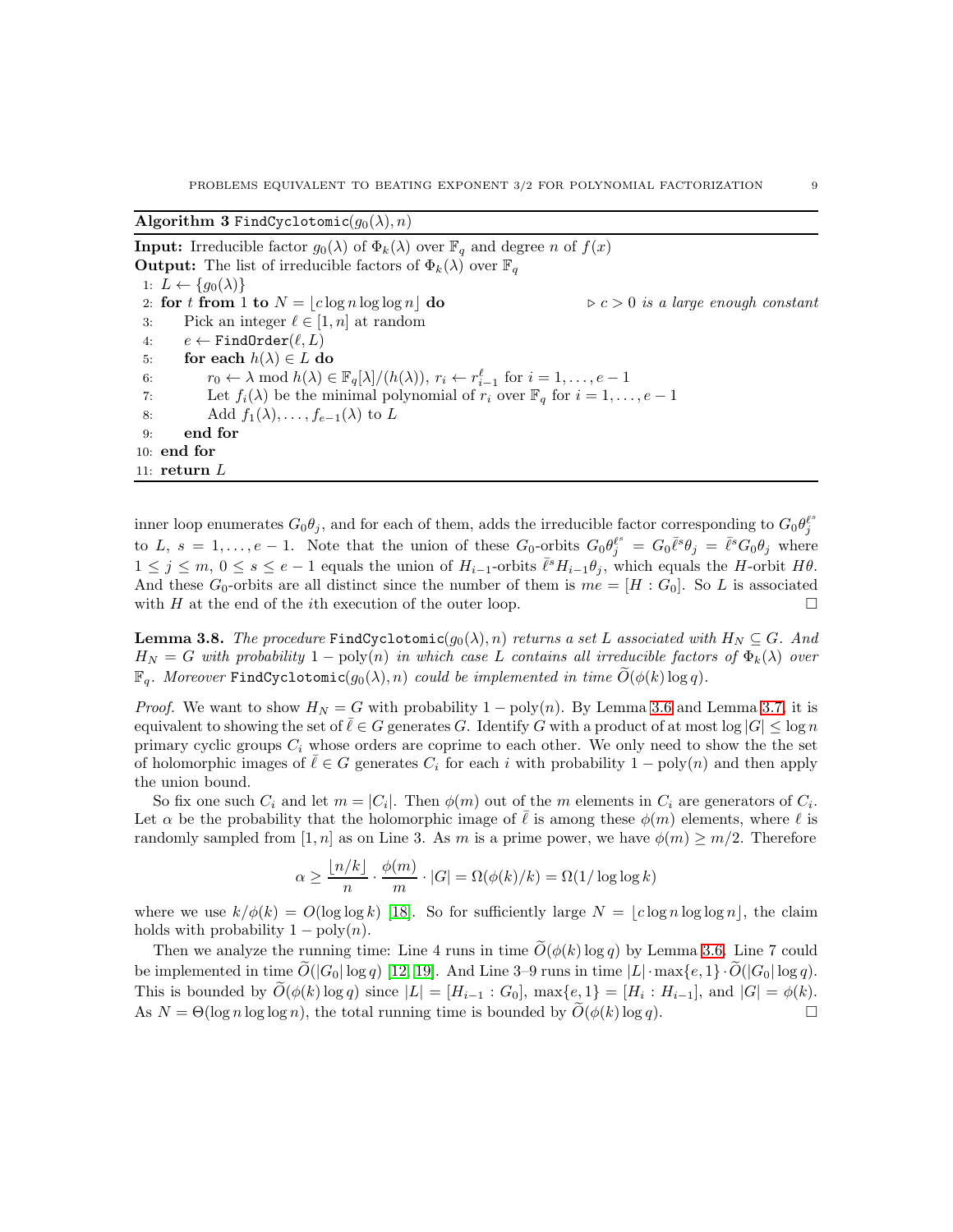3.1.2. *Finding the integer* k*.* Another problem we need to solve is finding the integer k given an irreducible factor  $g_0(\lambda)$  of  $\Phi_k(\lambda)$  over  $\mathbb{F}_q$ . Using the procedure FindCyclotomic( $g_0(\lambda)$ ), we could find all the irreducible factors of  $\Phi_k(\lambda)$  and hence  $\Phi_k(\lambda)$  itself. The degree  $d := \deg(\Phi_k(\lambda)) = \phi(k)$  is hence also known. If  $|\phi^{-1}(d)|$  is small, we could find k by enumerating  $k_0 \in \phi^{-1}(d)$  and checking if  $\Phi_{k_0}(\lambda) = \Phi_k(\lambda)$ . However, Erdős [\[9\]](#page-14-5) showed that for some constant  $c > 0$ , there are infinitely many integers d for which  $|\phi^{-1}(d)| \geq d^c$ . So this approach is not affordable in general. Instead, we use the following procedure to find  $k$  efficiently:

Algorithm 4 Findk $(d, g_0(\lambda))$ 

**Input:** An integer  $d|\phi(k)$  and an irreducible factor  $g_0(\lambda)$  of  $\Phi_k(\lambda)$  over  $\mathbb{F}_q$ **Output:** A positive integer  $k_0|k$ . And  $k_0 = k$  if  $d = \phi(k)$ 1:  $k_0 \leftarrow 1$ 2: **for each** prime  $\ell$  such that  $(\ell - 1)|d$  **do**<br>3:  $e \leftarrow 0, h(\lambda) \leftarrow q_0(\lambda)$ , and  $r = \lambda \text{ mod } \ell$ 3:  $e \leftarrow 0, h(\lambda) \leftarrow g_0(\lambda), \text{ and } r = \lambda \text{ mod } g_0(\lambda) \in \mathbb{F}_q[\lambda]/(g_0(\lambda))$ <br>4: while FindOrder $(\ell, \{h(\lambda)\}) = 0$  do 4: while FindOrder $(\ell, \{h(\lambda)\}) = 0$  do<br>5:  $e \leftarrow e + 1$ 5:  $e \leftarrow e + 1$ <br>6:  $r \leftarrow r^{\ell}$ 6:  $r \leftarrow r^{\ell}$ 7: Let  $h(\lambda)$  be the minimal polynomial of r over  $\mathbb{F}_q$ 8: end while 9:  $k_0 \leftarrow \ell^e \cdot k_0$ 10: end for

<span id="page-9-0"></span>**Lemma 3.9.** *There exists a procedure* Findk $(d, g_0(\lambda))$  *that takes an integer*  $d > 0$  *dividing*  $\phi(k)$  *and an irreducible factor*  $g_0(\lambda)$  *of*  $\Phi_k(\lambda)$ *, and returns a positive integer*  $k_0|k$  *in time*  $O(\phi(k) \log q)$ *. Moreover*  $k_0 = k$  *if*  $d = \phi(k)$ .

*Proof.* First assume  $d = \phi(k)$ . We compute  $k_0 = k$  by determining its prime divisors  $\ell$  and  $v_{\ell}(k)$ . Note that if a prime integer  $\ell$  divides k, we have  $(\ell-1)|\phi(k)$ . So we enumerate all primes  $\ell$  for which  $(\ell-1)|d$  as on Line 2. Then Line 3–8 determines  $e = v_{\ell}(k)$ . To do this, we start with  $e = 0$  and keep increasing e until  $\ell$  is not invertible in  $\mathbb{Z}/(k/\ell^e)\mathbb{Z}$ , or equivalently  $e = v_{\ell}(k)$ , i.e., e is the integer satisfying  $\ell^e | k$  and  $\ell^{e+1} \nmid k$ . To check if  $\ell$  is not invertible in  $\mathbb{Z}/(k/\ell^e)\mathbb{Z}$ , we maintain r as a primitive  $(k/\ell^e)$ th root of unity and  $h(\lambda)$  its minimal polynomial over  $\mathbb{F}_q$ . Applying Lemma [3.6](#page-6-1) with  $k'=k/\ell^e$ in place of k, we see  $\ell$  is not invertible in  $\mathbb{Z}/(k/\ell^e)\mathbb{Z}$  if and only if  $\text{FindOrder}(\ell, \{h(\lambda)\})$  returns 0, which is checked on Line 4. Finally,  $k_0$  is the product of all  $\ell^e = \ell^{v_\ell(k)}$  at the end of the procedure and hence equals k.

On the other hand, if d is only a proper divisor of  $\phi(k)$ , not necessarily all prime divisors  $\ell$  of k are enumerated. But we still have  $k_0|k$  by the argument above.

For the running time, note that the number of  $\ell$  we enumerate is bounded by the number of divisors of  $d \leq k$ , which is bounded by  $k^{O(1/\log \log k)} = \phi(k)^{O(1)}$  by a classical result of Wigert [\[22\]](#page-15-14). The inner loop is executed at most log k times for each  $\ell$ . The condition on Line 4 can be checked in time  $O(\phi(k) \log q)$  by Lemma [3.6](#page-6-1) and Line 7 can also be implemented in time  $O(\phi(k) \log q)$  [\[12,](#page-15-0) [19\]](#page-15-13). The claim follows. claim follows.  $\Box$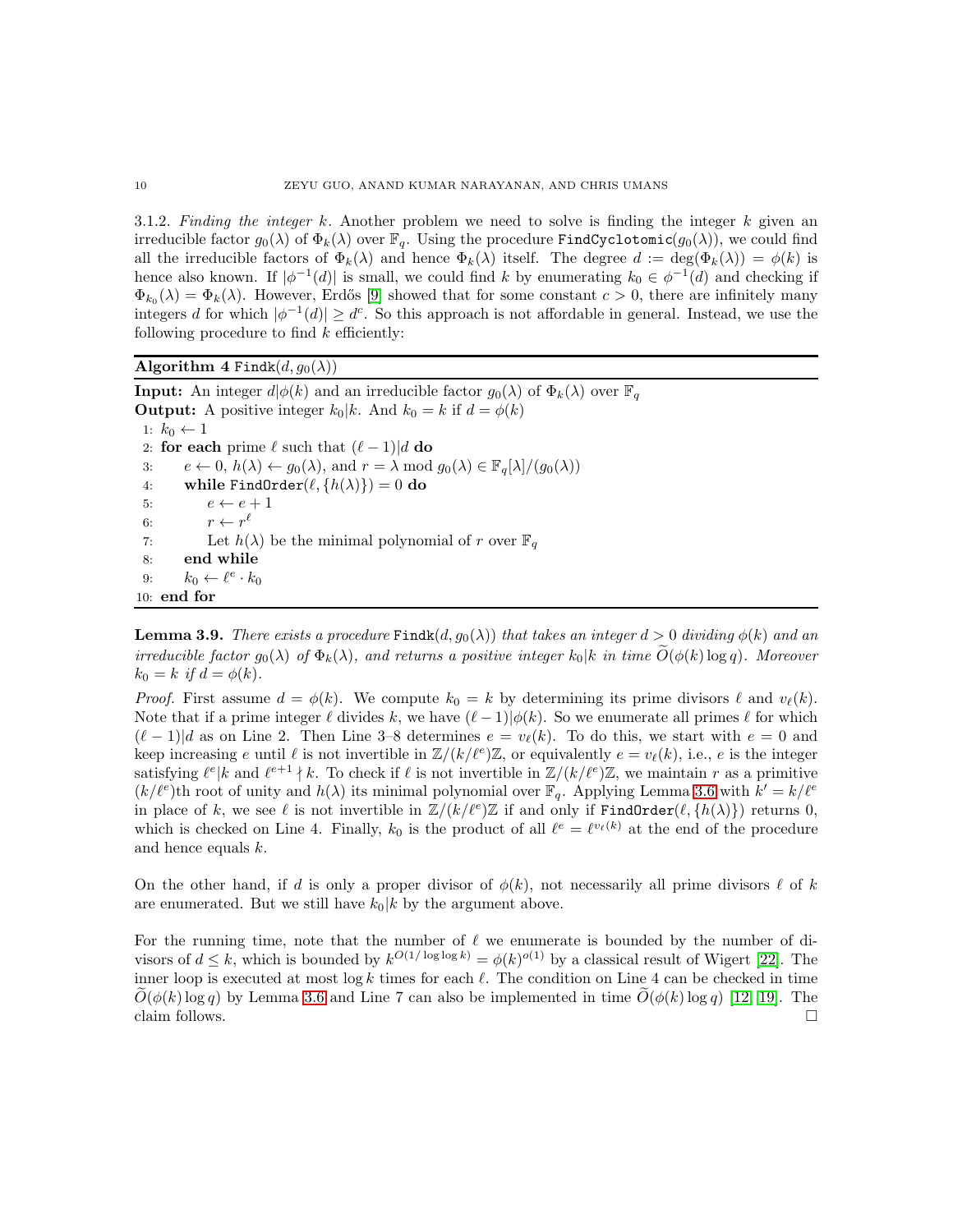3.1.3. *Finding the set* T. Now we are ready to describe the procedure  $\text{FindT}(g_1(\lambda), \ldots, g_m(\lambda))$ :

Algorithm 5 FindT $(g_1(\lambda), \ldots, g_m(\lambda))$ 

**Input:** The irreducible factors  $g_1(\lambda), \ldots, g_m(\lambda)$  of  $g(\lambda)$  over  $\mathbb{F}_q$ **Output:** The set T and multiplicities  $m_k$  for each  $k \in T$ 1:  $L_0 \leftarrow \{g_1(\lambda), \ldots, g_m(\lambda)\}\$ as a multi-set and  $T \leftarrow \emptyset$ 2: repeat 3: Pick an arbitrary element  $g_0(\lambda) \in L_0$ <br>4:  $L \leftarrow \text{FindCyclotomic}(g_0(\lambda))$ 4:  $L \leftarrow \text{FindCyclotomic}(g_0(\lambda))$ <br>5:  $h(\lambda) \leftarrow \prod_{f: (\lambda) \in I} f_i(\lambda), d \leftarrow 0$ 5:  $h(\lambda) \leftarrow \prod_{f_i(\lambda) \in L} f_i(\lambda), d \leftarrow \deg(h(\lambda))$ 6:  $k_0 \leftarrow \text{Findk}(d, g_0)$ <br>7: **if**  $h(\lambda)|\lambda^{k_0} - 1$  **th** 7: if  $h(\lambda)|\lambda^{k_0}-1$  then 8: **if**  $k_0 \notin T$  then  $m_{k_0} \leftarrow 0$ <br>9:  $T \leftarrow T \cup \{k_0\}, m_{k_0} \leftarrow m$ 9:  $T \leftarrow T \cup \{k_0\}, m_{k_0} \leftarrow m_{k_0} + 1$ <br>10:  $L_0 \leftarrow L_0 - L$ 10:  $L_0 \leftarrow L_0 - L$ <br>11: **end if** end if 12: until  $L_0 = \emptyset$ 13: return  $T$ 

**Theorem [3.1](#page-4-0)0** (Theorem 3.1 restated). Find  $T(g_1(\lambda), \ldots, g_m(\lambda))$  *computes the set* T *and multiplicities*  $m_k$  *as defined in Algorithm [1,](#page-4-1) Line 4. Moreover it halts in time*  $\tilde{O}(n \log q)$  *with probability*  $1 - 1/\text{poly}(n)$ .

*Proof.* The algorithm picks  $g_0(\lambda)$  from  $L_0$ , calls FindCyclotomic to find a list  $L \subseteq L_0$  that almost surely contains all the irreducible factors of  $\Phi_k(\lambda)$ , and remove these factors from  $L_0$ . It repeats these steps until  $L_0$  is empty. Each time it also determines the integer k using Findk, adds it to T and updates  $m_k$ .

Note that with small probability, the list  $L$  returned by  $FindCyclotomic$  may not contain all the irreducible factors, in which case it is associated with a proper subgroup  $H_N \subseteq G$  (c.f. Lemma [3.8\)](#page-8-0). In any case we have  $\deg(h(\lambda))|\phi(k)$  and therefore by Lemma [3.9,](#page-9-0) the integer  $k_0$  returned by Findk divides k. We verify that  $k = k_0$  on Line 7:  $h(\lambda)|(\lambda^{k_0} - 1)$  if and only if  $k|k_0$  if and only if  $k = k_0$  since we know  $k_0|k$ . And if we find  $k \neq k_0$  we do nothing in that round. The correctness of the algorithm is then straightforward.

For the running time, note that each round runs in time  $\tilde{O}(\phi(k) \log q)$  by Lemma [3.8](#page-8-0) and Lemma [3.9,](#page-9-0) and then factors of total degree  $\phi(k)$  are removed from  $L_0$  with probability  $1-\frac{1}{\text{poly}}(n)$ . So with probability  $1-1/\text{poly}(n)$ , the total running time is bounded by  $\sum_{i=1}^{m} \widetilde{O}(\deg(g_i(\lambda)) \log q) = \widetilde{O}(n \log q)$ . □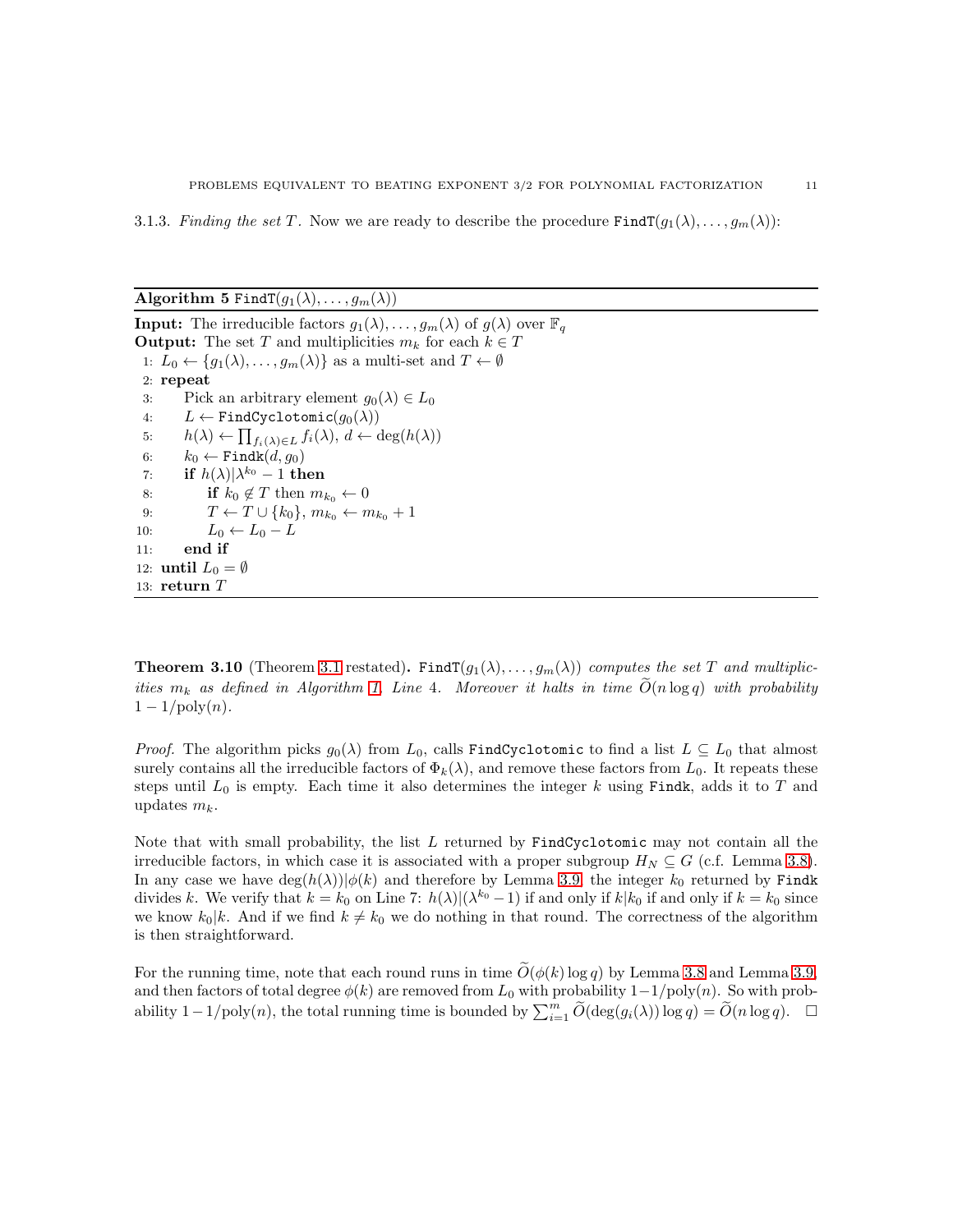#### 4. Polynomial Factorization Using Carlitz Modules

<span id="page-11-0"></span>We next establish connections between polynomial factorization and the Carlitz action. We prove two nearly linear reductions, namely FACTOR DEGREE to CARLITZ CHAR-POLY and CARLITZ CHAR-POLY to FACTOR. The former reduction requires that the characteristic p of  $\mathbb{F}_q$  is larger than the number of irreducible factors.

4.1. **Carlitz Modules.** Let A be an  $\mathbb{F}_q[x]$ -algebra. For  $f(x) \in \mathbb{F}_q[x]$  and  $\alpha \in A$ ,  $f(x)\alpha$  is understood to be the result of the  $\mathbb{F}_q[x]$  action of  $f(x)$  on  $\alpha$  in A. Let  $\sigma : A \longrightarrow A$  and  $\tau : A \longrightarrow A$  denote the  $q^{th}$  power Frobenius endomorphism and the multiplication by x endomorphism respectively. That is,  $\forall \alpha \in A, \sigma(\alpha) = \alpha^q$  and  $\tau(\alpha) = x\alpha$ . In [\[6,](#page-14-6) [7\]](#page-14-7), Carlitz endowed a new  $\mathbb{F}_q[x]$ -module structure on A by defining  $m(x) = \sum_i m_i x^i \in \mathbb{F}_q[x]$  to act on  $\alpha \in A$  as

$$
\rho_m(\alpha) := (m(\sigma + \tau))(\alpha) = \left(\sum_i m_i(\sigma + \tau)^i\right)(\alpha).
$$

In particular,  $\forall \alpha \in A$ ,  $\rho_x(\alpha) = \alpha^q + x\alpha$  and  $\forall u \in \mathbb{F}_q$ ,  $\rho_u(\alpha) = u\alpha$ . Let  $\rho(A)$  denote the  $\mathbb{F}_q[x]$ -module structure thus endowed to A by the Carlitz action. To factor a monic square free polynomial  $f(x)$ , we will concern ourselves with  $\rho(\mathbb{F}_q[x]/(f(x)))$ . Let  $\chi_f(x) \in \mathbb{F}_q[x]$  denote the characteristic polynomial of the  $\mathbb{F}_q$  linear transformation on  $\mathbb{F}_q[x]/(f(x))$  that takes  $\alpha \in \mathbb{F}_q[x]/(f(x))$  to  $\rho_x(\alpha)$ . Hence CARLITZ CHAR-POLY may be restated as

<span id="page-11-5"></span>**Problem 4.1.** Given a monic square free  $f(x) \in \mathbb{F}_q[x]$ , compute  $\chi_f(x)$ .

By Lemma [4.2,](#page-11-1) knowledge of factorization of  $f(x)$  immediately yields  $\chi_f(x)$  in  $\tilde{O}(n \log q)$  time. Thus Problem CARLITZ CHAR-POLY is linear time reducible to FACTOR. We next reduce FACTOR DEGREE to CARLITZ CHAR-POLY.

#### 4.2. Factor Degree Estimation using Carlitz Modules.

<span id="page-11-1"></span>**Lemma 4.2.** Let  $f(x) = \prod_i f_i(x)$  be a factorization of a monic square free  $f(x) \in \mathbb{F}_q[x]$  into *monic irreducible polynomials . Then*  $\rho(\mathbb{F}_q[x]/(f(x))) \cong \bigoplus_i \mathbb{F}_q[x]/(f_i(x) - 1)$ . *In particular,*  $\chi_f(x) =$  $\prod_i (f_i(x) - 1)$ .

*Proof.* By the Chinese remainder theorem,  $\mathbb{F}_q[x]/(f(x)) \cong \prod_i \mathbb{F}_q[x]/(f_i(x))$ 

<span id="page-11-2"></span>(4.1) 
$$
\Rightarrow \rho(\mathbb{F}_q[x]/(f(x))) \cong \rho\left(\prod_i \mathbb{F}_q[x]/(f_i(x))\right) \cong \bigoplus_i \rho\left(\mathbb{F}_q[x]/(f_i(x))\right).
$$

The final congruence holds since for every direct product  $C \cong A \times B$  of  $\mathbb{F}_q[x]$ -algebras, we have the corresponding direct sum  $\rho(C) \cong \rho(A) \oplus \rho(B)$  of  $\mathbb{F}_q[x]$ -modules [\[8\]](#page-14-8). For a monic irreducible  $g(x)$  ([\[8\]](#page-14-8)),

<span id="page-11-3"></span>(4.2) 
$$
\rho(\mathbb{F}_q[x]/(g(x))) \cong \mathbb{F}_q[x]/(g(x)-1).
$$

Equation [4.1](#page-11-2) and [4.2](#page-11-3) together prove the lemma.  $\square$ 

<span id="page-11-4"></span>**Lemma 4.3.** *If* p does not divide the number of smallest degree factors of a monic square free  $f(x) \in$  $\mathbb{F}_q[x]$ *, then the smallest irreducible factor degree of*  $f(x)$  *is* deg( $f(x) - \deg(f(x) - \chi_f(x))$ *.*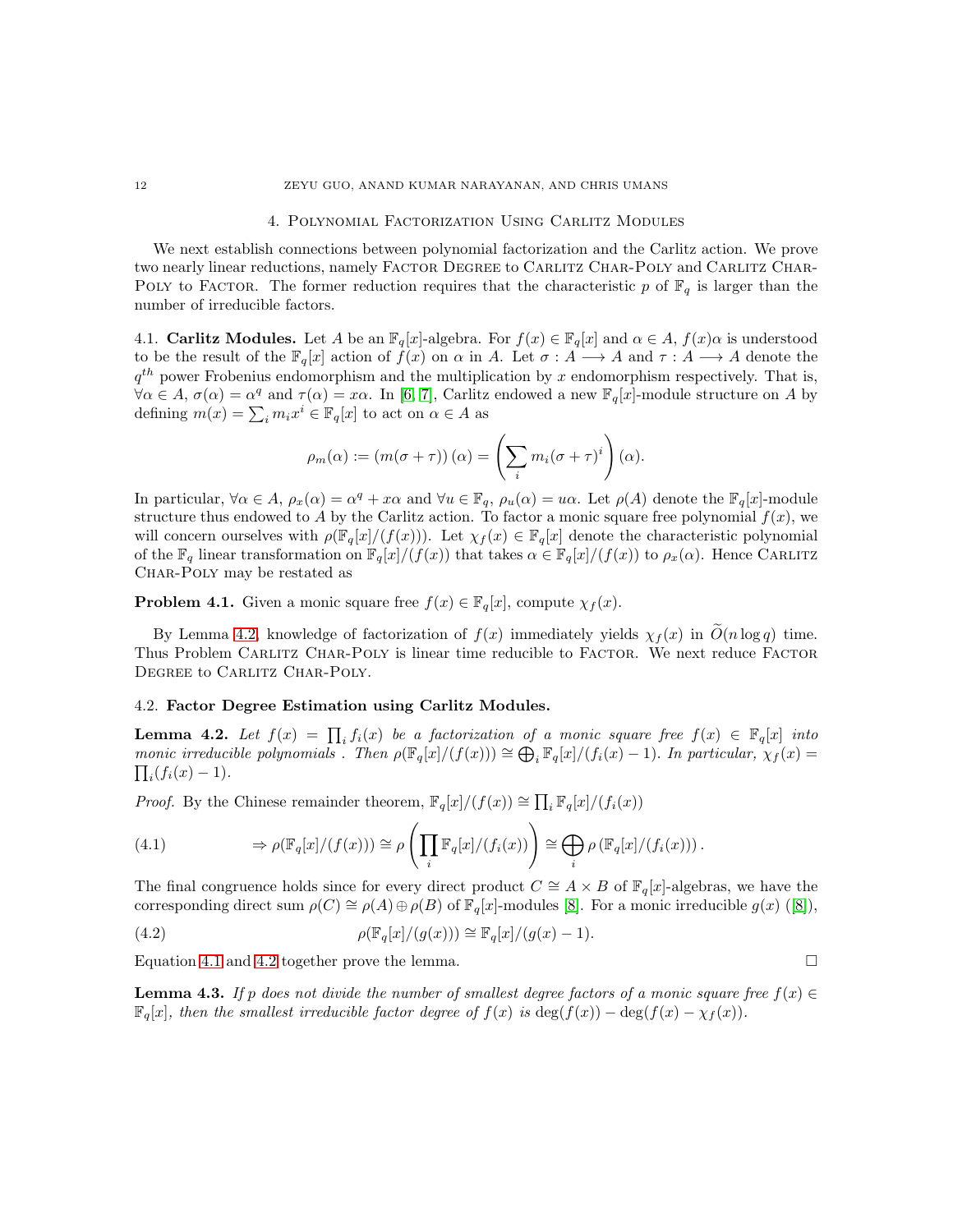*Proof.* Let  $f(x) = \prod_i f_i(x)$  be a factorization of a monic square free  $f(x) \in \mathbb{F}_q[x]$  into monic irreducible polynomials. Let d be the smallest degree of factors of  $f(x)$ . Then

$$
f(x) - \chi_f(x) = f(x) - \prod_i (f_i(x) - 1) = \sum_i \frac{f(x)}{f_i(x)} + \text{(terms of degree less than } \deg(f(x)) - d\text{)}.
$$

The first equality is from Lemma [4.2.](#page-11-1) Since  $f(x)$  and  $f_i(x)$  are all monic and p does not divide the number of  $f_i(x)$  of degree d, the leading term of  $\sum_i (f(x)/f_i(x))$  is of degree  $\deg(f(x)) - d$ . Therefore  $\deg(f(x) - \chi_f(x)) = \deg(f(x)) - d$  and the lemma follows.

Lemma [4.3](#page-11-4) reduces in nearly linear time FACTOR DEGREE (when restricted to  $p$  greater than the number of factors of  $f(x)$  to CARLITZ CHAR-POLY. To see this, given  $f(x)$ , we may call an algorithm that solves Problem [4.1](#page-11-5) to obtain  $\chi_f(x)$  and output deg( $f(x)$ ) – deg( $f(x) - \chi_f(x)$ ).

# 5. Moore and Vandermonde Determinants

<span id="page-12-0"></span>5.1. Moore Determinants and Carlitz Factorials. Let A be a finitely generated  $\mathbb{F}_q$  algebra and n a positive integer. The Moore matrix  $M_w$  with first row  $w = (w_1, w_2, \dots, w_n) \in A^n$  is defined as

$$
M_w:=\begin{bmatrix}w_1&w_2&w_3&\dots&w_n\\w_1^q&w_2^q&w_3^q&\dots&w_n^q\\w_1^{q^2}&w_2^{q^2}&w_3^{q^2}&\dots&w_n^{q^2}\\ \vdots&\vdots&\vdots&\ddots&\vdots\\w_1^{q^{n-1}}&w_2^{q^{n-1}}&w_3^{q^{n-1}}&\dots&w_n^{q^{n-1}}\end{bmatrix}
$$

and its determinant  $det(M_w)$  is denoted by  $\Delta(w_1, w_2, \ldots, w_n)$ . For a positive integer m, the m<sup>th</sup> Carlitz factorial i

$$
\prod_{0 \le i < j \le m} \left( x^{q^{j-i}} - x \right)^{q^i}
$$

,

is the product of all polynomials over  $\mathbb{F}_q$  of degree at most m [\[6\]](#page-14-6). We next recall Carlitz's identity and from it reduce FACTOR DEGREE to computing certain Moore determinants.

<span id="page-12-1"></span>Lemma 5.1. *(Carlitz* [\[6\]](#page-14-6)*) For every positive integer* m*,*

$$
\Delta(1, x, x^2, \dots, x^m) = \prod_{0 \le i < j \le m} \left( x^{q^{j-i}} - x \right)^{q^i},
$$

*Proof.* The Moore matrix with first row  $(1, x, x^2, \ldots, x^m)$ , when viewed column-wise is Vandermonde. By the Vandermonde determinant formula,

$$
det\begin{pmatrix} 1 & x & x^2 & \dots & x^m \\ 1 & x^q & x^{2q} & \dots & x^{mq} \\ \vdots & \vdots & \vdots & \ddots & \vdots \\ 1 & x^{q^{n-1}} & x^{2q^{n-1}} & \dots & x^{mq^{n-1}} \end{pmatrix} = \prod_{0 \le i < j \le m} \left( x^{q^j} - x^{q^i} \right) = \prod_{0 \le i < j \le m} \left( x^{q^{j-i}} - x \right)^{q^i}
$$

 $\Box$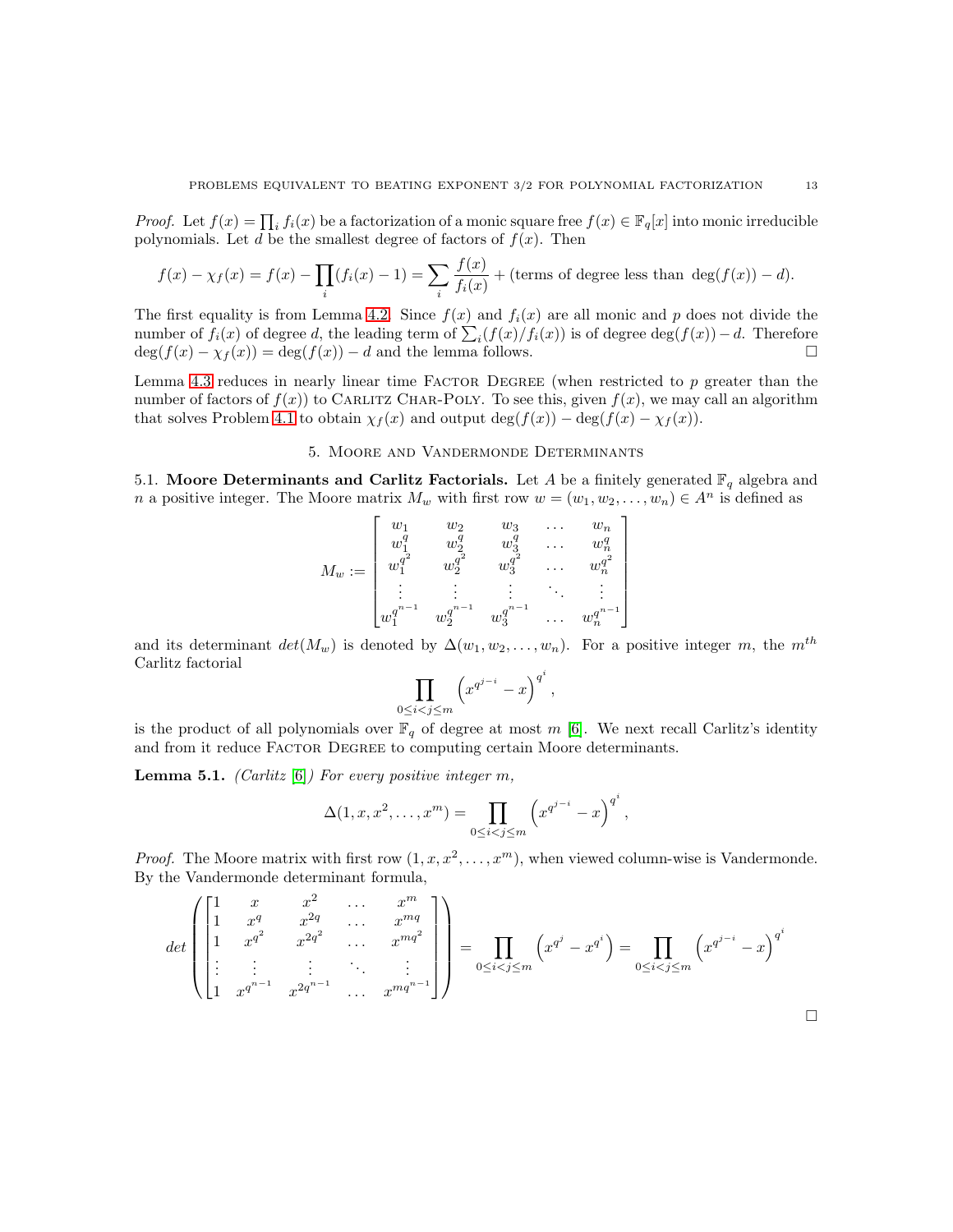Moore-Det may be restated as

<span id="page-13-0"></span>**Problem 5.2.** Given a square free monic polynomial  $f(x) \in \mathbb{F}_q[x]$  of degree n and a positive integer  $m \leq n$ , decide if  $\Delta(1, x, \ldots, x^m) \mod f(x)$  is 0.

Problem [5.2](#page-13-0) can be solved in  $\widetilde{O}(n^{3/2} \log q + n \log^2 q)$  time [\[12,](#page-15-0) Lemma 8.4].

<span id="page-13-5"></span>**Theorem 5.3.** If there is a  $T(n, m, \log q)$  time algorithm for Problem [5.2,](#page-13-0) then FACTOR DEGREE can *be solved in*  $O(T(n, \lceil n/2 \rceil, \log q) \log n)$  *time. That is,* FACTOR DEGREE *is nearly linear time reducible to* Moore-Det*.*

*Proof.* By Lemma [5.1,](#page-12-1) for a monic square free  $f(x) \in \mathbb{F}_q[x]$  and  $m \leq \deg(f(x))$ , we have  $\Delta(1, x, \ldots, x^m)$ mod  $f(x) = 0$  if and only if

<span id="page-13-1"></span>(5.1) 
$$
\prod_{0 \le i < j \le m} \left( x^{q^{j-i}} - x \right)^{q^i} = 0 \mod f(x).
$$

Since  $f(x)$  is square free, Equation [5.1](#page-13-1) holds if and only if every irreducible factor of  $f(x)$  has degree at most  $m$ . Given oracle access to an algorithm for Problem [5.2,](#page-13-0) a binary search leads to the determination of the largest irreducible factor degree of  $f(x)$ .

5.2. Vandermonde Determinants. The determinants involved in the previous subsection were both Moore and Vandermonde. Here we study determinants that are Vandermonde but not Moore. Further, the matrices involved are of dimension significantly smaller than the degree of the polynomial factored.

For a positive integer  $m$ , let

$$
S_m := \{0, 1, 2, \ldots, \lfloor \sqrt{m} \rfloor - 1, \lfloor \sqrt{m} \rfloor, 2 \lfloor \sqrt{m} \rfloor, 3 \lfloor \sqrt{m} \rfloor, \ldots, (\lfloor \sqrt{m} \rfloor - 1) \lfloor \sqrt{m} \rfloor, \lfloor \sqrt{m} \rfloor^2, m\}.
$$

This ensures that  $|S_m| \le 2\lfloor \sqrt{m} \rfloor + 1$  and  $\{j - i | i, j \in S_m, i < j\} = \{1, 2, ..., m - 1, m\}.$ 

For a positive integer m, let  $V_m(x) \in \mathbb{F}_q[x]$  denote the determinant of the Vandermonde matrix with first row  $\{x^{q^i}, i \in S_m\}.$ 

<span id="page-13-4"></span>**Lemma 5.4.** *For every monic square free*  $f(x) \in \mathbb{F}_q[x]$  *and every positive integer m*,

<span id="page-13-2"></span>
$$
\gcd(V_m(x), f(x)) = \gcd\left(\prod_{0 \le i \le m} \left(x^{q^i} - x\right), f(x)\right).
$$

*Proof.* By the Vandermonde determinant formula,

(5.2) 
$$
V_m(x) = \prod_{i,j \in S_m | i < j} \left( x^{q^j} - x^{q^i} \right) = \prod_{i,j \in S_m | i < j} \left( x^{q^{j-i}} - x \right)^{q^i}.
$$

Since  $f(x)$  is square free and  $\{j - i|i, j \in S_m, i < j\} = \{1, 2, ..., m - 1, m\},\$ 

<span id="page-13-3"></span>(5.3) 
$$
\gcd\left(\prod_{i,j\in S_m|i
$$

By Equations [5.2](#page-13-2) and [5.3,](#page-13-3) the lemma follows.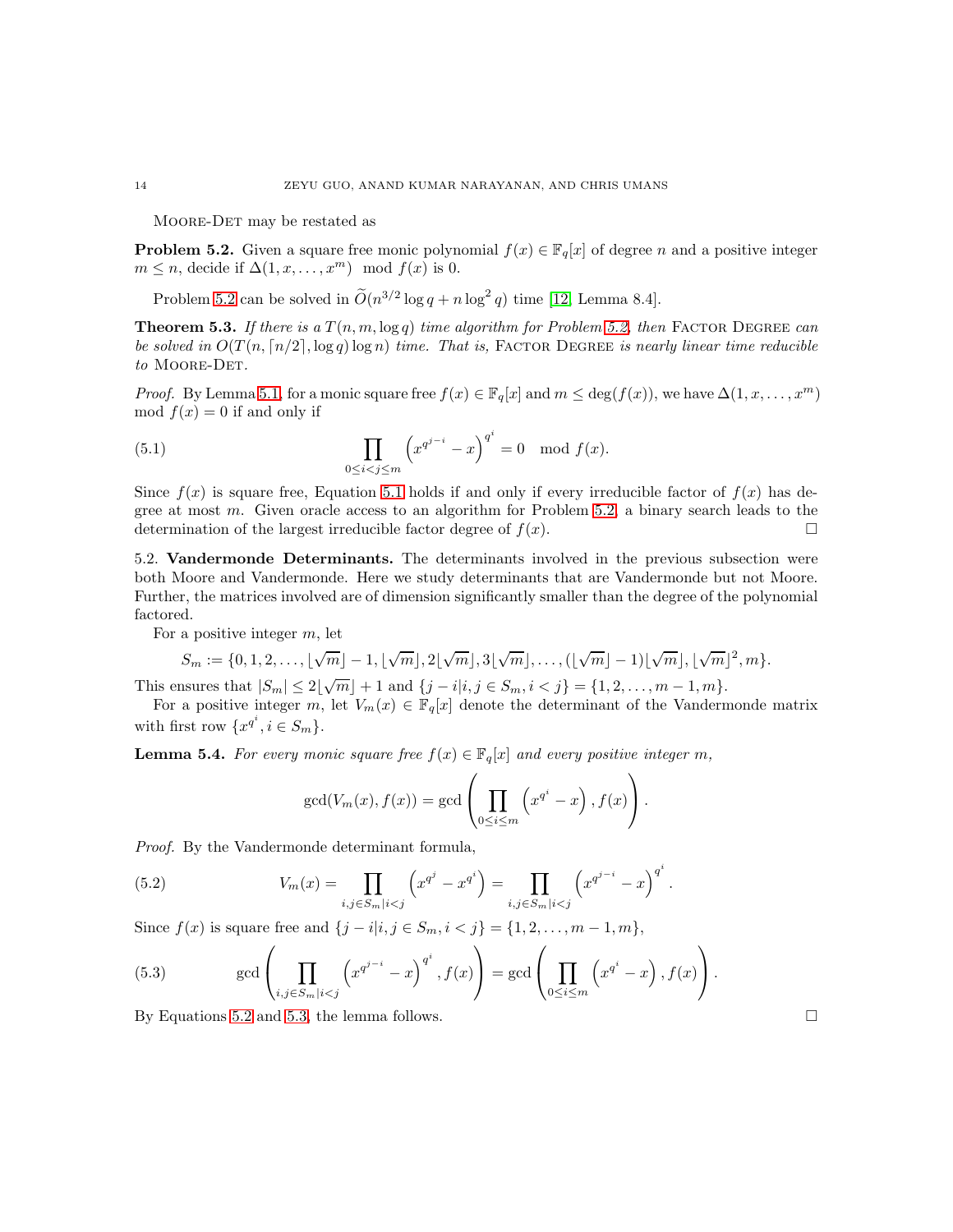VANDERMONDE DET may be restated as

<span id="page-14-9"></span>**Problem 5.5.** Given a square free monic polynomial  $f(x) \in \mathbb{F}_q[x]$  of degree n and a positive integer  $m \leq n$ , decide if  $V_m(x) \mod f(x)$  is 0.

We next sketch a fast algorithm for Problem [5.5.](#page-14-9) Since  $|S_m| \leq \sqrt{n}$ , the first row  $\{x^{q^i} \mod f(x), i \in \mathbb{R}\}$  $S_m$ } can be computed in  $\tilde{O}(n^{3/2} \log q + n \log^2 q)$  time using iterated Frobenius algorithm [\[20\]](#page-15-9) implemented using fast modular composition [\[12\]](#page-15-0). Given the first row of a Vandermonde matrix over a commutative ring, the square of its determinant can be computed with nearly linearly many operations over the ring [\[15\]](#page-15-15). Hence,  $V_m(x) \mod f(x)$  can be zero tested in  $\tilde{O}(n^{3/2} \log q + n \log^2 q)$  time.

**Theorem 5.6.** If there is a  $T(n, m, \log q)$  time algorithm for Problem [5.5,](#page-14-9) then FACTOR DEGREE can *be solved in*  $O(T(n, \lceil \sqrt{n} \rceil, \log q) \log n)$  *time. That is,* FACTOR DEGREE *is nearly linear time reducible to* Vandermonde Det*.*

*Proof.* By Lemma [5.1](#page-12-1) and Lemma [5.4,](#page-13-4) for every monic square free  $f(x) \in \mathbb{F}_q[x]$  and positive integer  $m \leq \deg(f(x)),$ 

$$
\gcd(V_m(x), f(x)) = \gcd(\Delta(1, x, \dots, x^m), f(x)).
$$

Hence Problems [5.2](#page-13-0) and [5.5](#page-14-9) are identical and our theorem follows from Theorem [5.3.](#page-13-5)

*Remark* 5.7*.* We may pose functional variants of Problems [5.2](#page-13-0) and [5.5,](#page-14-9) by asking for the respective determinants module  $f(x)$ , instead of merely deciding if they are zero.

<span id="page-14-10"></span>*Problem* 5.8. Given a square free monic polynomial  $f(x) \in \mathbb{F}_q[x]$  of degree n and a positive integer  $m \leq n$ , compute  $\Delta(1, x, \ldots, x^m) \mod f(x)$ .

<span id="page-14-11"></span>*Problem* 5.9. Given a square free monic polynomial  $f(x) \in \mathbb{F}_q[x]$  of degree n and a positive integer  $m \leq n$ , compute  $(V_m(x))^i \mod f(x)$  for some positive integer i.

As outlined, 3/2 exponent algorithms are known for problems [5.8](#page-14-10) and [5.9.](#page-14-11) By [\[12,](#page-15-0) Thm 8.5], FACTOR is nearly linear time reducible to each of the problems [5.8](#page-14-10) and [5.9.](#page-14-11)

#### **REFERENCES**

- <span id="page-14-0"></span>[1] A. Abboud, F. Grandoni, and V. V. Williams. Subcubic equivalences between graph centrality problems, APSP and diameter. In *Proceedings of the 26th Annual ACM-SIAM Symposium on Discrete Algorithms*, pages 1681–1697, 2015.
- <span id="page-14-1"></span>[2] A. Abboud and V. V. Williams. Popular conjectures imply strong lower bounds for dynamic problems. In *Proceedings of the 55th Annual Symposium on Foundations of Computer Science*, pages 434–443, 2014.
- <span id="page-14-2"></span>[3] A. Abboud, V. V. Williams, and O. Weimann. Consequences of faster alignment of sequences. In *Automata, Languages, and Programming*, pages 39–51, 2014.
- <span id="page-14-4"></span><span id="page-14-3"></span>[4] E. R. Berlekamp. Factoring polynomials over finite fields. *Bell System Technical Journal*, 46(8):1853–1859, 1967.
- [5] D. G. Cantor and H. Zassenhaus. A new algorithm for factoring polynomials over finite fields. *Mathematics of Computation*, 36(154):587–592, 1981.
- <span id="page-14-7"></span><span id="page-14-6"></span>[6] L. Carlitz. On certain functions connected with polynomials in a Galois field. *Duke Math. J.*, 1(2):137–168, 06 1935.
- <span id="page-14-8"></span>[7] L. Carlitz. A class of polynomials. *Transactions of the American Mathematical Society*, 43(2):167–182, 1938.
- <span id="page-14-5"></span>[8] K. Conrad. Carlitz extensions, available online at. <http://www.math.uconn.edu/~kconrad/blurbs/gradnumthy/carlitz.pdf>.
- [9] P. Erdős. On the normal number of prime factors of  $p-1$  and some related problems concerning Eulers  $\phi$ -function. *Quart. J. Math*, 6:205–213, 1935.